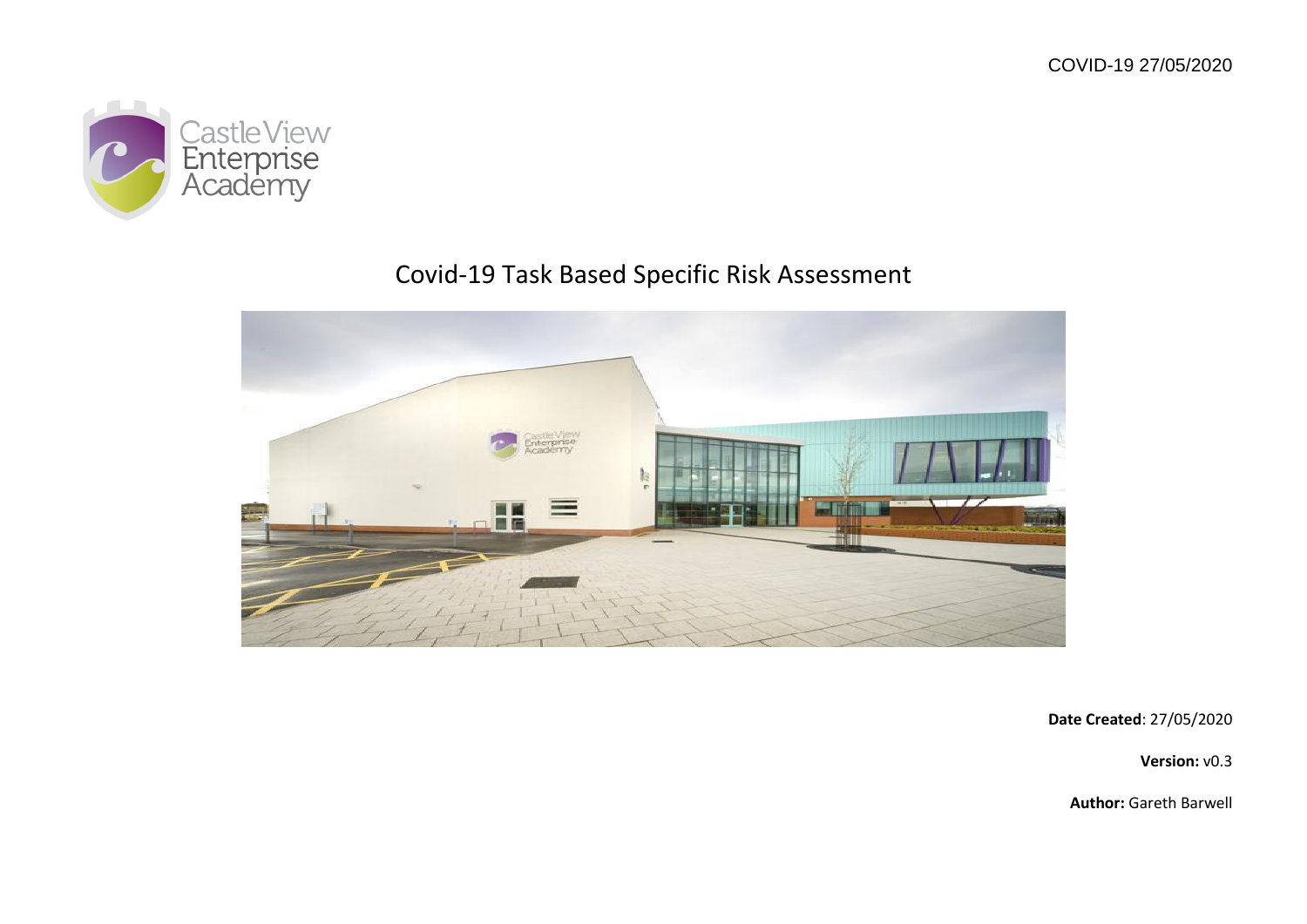#### **Date Modified:**

| <b>Work Activity/</b><br>CVEA (Covid-19) Part 1 &<br><b>Directorate</b><br>Part 2<br>Hazard: |                                                                                     |                                                                                 |             |                |                     | <b>Section:</b>                       |                 | <b>Education &amp; Childcare settings</b> |                                                                                                                                                            |                        |                   |                  |                               |
|----------------------------------------------------------------------------------------------|-------------------------------------------------------------------------------------|---------------------------------------------------------------------------------|-------------|----------------|---------------------|---------------------------------------|-----------------|-------------------------------------------|------------------------------------------------------------------------------------------------------------------------------------------------------------|------------------------|-------------------|------------------|-------------------------------|
| Date of<br><b>Assessment:</b>                                                                | May 2020                                                                            | Date to be<br><b>Reviewed:</b>                                                  | August 2020 |                |                     |                                       |                 |                                           |                                                                                                                                                            |                        |                   |                  |                               |
|                                                                                              |                                                                                     |                                                                                 |             |                |                     |                                       |                 |                                           |                                                                                                                                                            | $1 - 2$                |                   | <b>No Action</b> |                               |
| Likelihood                                                                                   | <b>Severity</b>                                                                     |                                                                                 |             | 5<br>4         | 5<br>$\overline{a}$ | 10<br>8                               | 15<br>12        | 20<br>16                                  | 25<br>20                                                                                                                                                   |                        |                   |                  |                               |
| 1 - Very Unlikely                                                                            | 1 - Insignificant                                                                   |                                                                                 | LIKELIHOOD  | 3              | 3                   | 6                                     | 9               | 12                                        | 15                                                                                                                                                         | $3 - 6$                |                   | <b>Monitor</b>   |                               |
| 2 - Unlikely                                                                                 | $2 -$ Minor                                                                         |                                                                                 |             | $\overline{2}$ | $\overline{2}$      | $\overline{a}$                        | 6               | 8                                         | 10                                                                                                                                                         |                        |                   |                  |                               |
| 3 - Fairly Likely                                                                            | 3 - Moderate<br>$4 -$ Major                                                         |                                                                                 |             | $\mathbf{1}$   | $\mathbf{1}$        | $\overline{2}$                        | 3               | 4                                         | 5                                                                                                                                                          | $8 - 12$               |                   | <b>Action</b>    |                               |
| $4$ – Likely<br>5 - Very Likely                                                              | 5 - Catastrophic                                                                    |                                                                                 |             |                | $\mathbf{1}$        | $\overline{2}$                        | 3               | 4                                         | 5.                                                                                                                                                         |                        |                   |                  |                               |
|                                                                                              |                                                                                     |                                                                                 |             |                |                     |                                       | <b>SEVERITY</b> |                                           |                                                                                                                                                            | $15 - 16$<br>$20 - 25$ |                   | <b>Stop</b>      | <b>Urgent Action</b>          |
| What are the<br>hazards?                                                                     | Who might be<br>harmed and how?                                                     | <b>What precautions or existing</b><br>control measures are presently<br>taken. |             | Likelihood     | Severity            | <b>Risk</b><br><b>Rating</b><br>L x S |                 |                                           | If High or Medium Risk, what addition<br>precautions or control measures need to<br>be taken to reduce risk to as low as                                   |                        | <u>Likelihood</u> | Severity         | <b>Residual Risk</b><br>L x S |
| Part 1 - General Workplace                                                                   |                                                                                     |                                                                                 |             |                |                     |                                       |                 |                                           |                                                                                                                                                            |                        |                   |                  |                               |
| Spread of COVID<br>19                                                                        | Employees,<br>contractors, visitors,<br>members of the<br>public, family<br>members | Where possible staff should work<br>at home and avoid coming into<br>workplaces |             | $\overline{2}$ | 5                   | 10                                    | following:      |                                           | All areas of Building have been deep<br>cleaned and all non-essential areas have<br>been taped off and no longer used<br>The only areas being used are the |                        |                   | l5               |                               |
|                                                                                              | Contracting<br>Coronavirus                                                          |                                                                                 |             |                |                     |                                       |                 | All admin area                            | Principal and PA office area                                                                                                                               |                        |                   |                  |                               |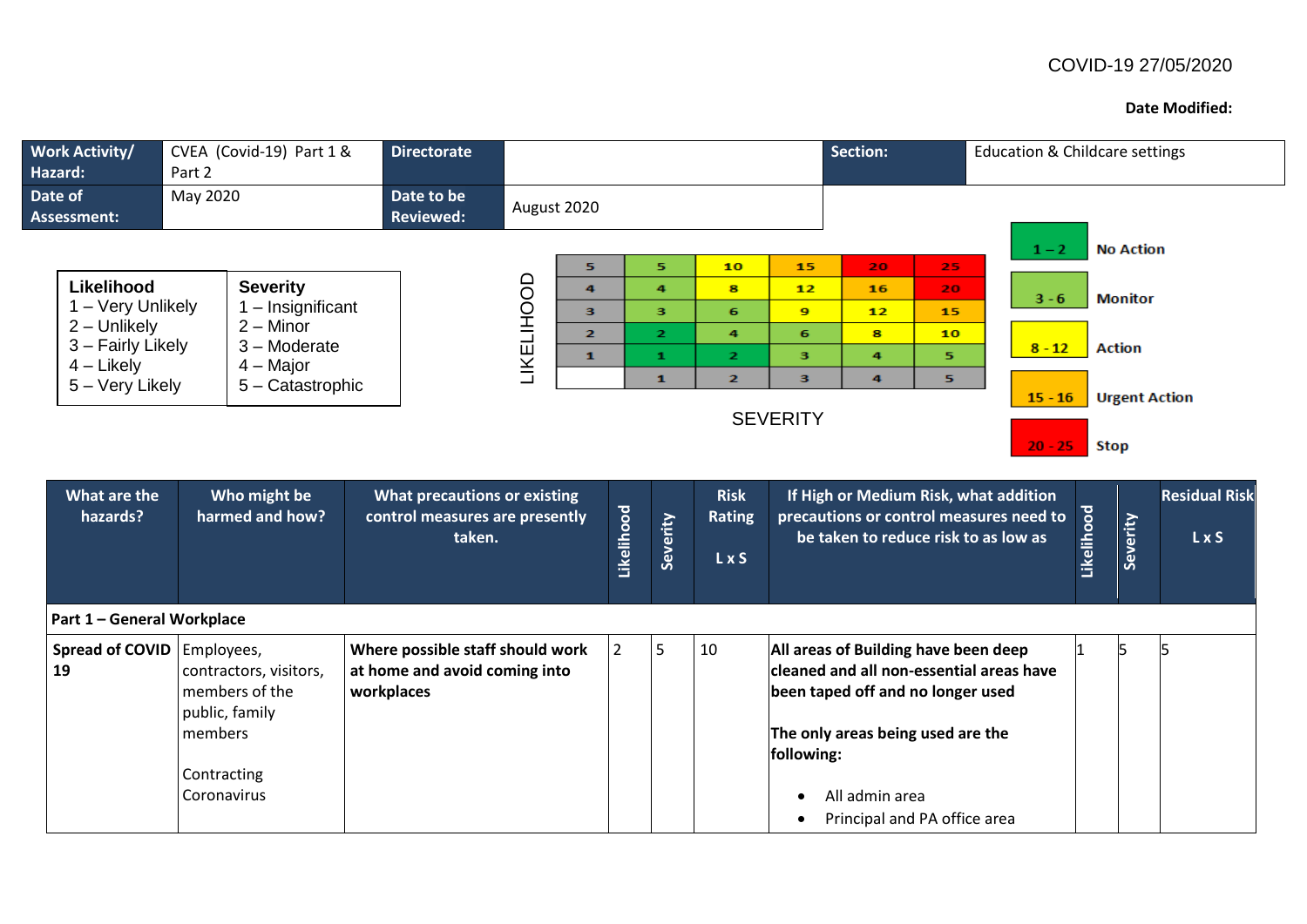| What are the<br>hazards? | Who might be<br>harmed and how? | What precautions or existing<br>control measures are presently<br>taken.                                                                                                                                                                                                                                                                                                                                                                                                                                                                                                               | Likelihood | Severity | <b>Risk</b><br><b>Rating</b><br>L x S | If High or Medium Risk, what addition<br>precautions or control measures need to<br>be taken to reduce risk to as low as                                                                                                                                                                                                                                                                                                                                                                                                                                                                                                                                                                                                                                          | Likelihood | Severity | <b>Residual Risk</b><br>LxS |
|--------------------------|---------------------------------|----------------------------------------------------------------------------------------------------------------------------------------------------------------------------------------------------------------------------------------------------------------------------------------------------------------------------------------------------------------------------------------------------------------------------------------------------------------------------------------------------------------------------------------------------------------------------------------|------------|----------|---------------------------------------|-------------------------------------------------------------------------------------------------------------------------------------------------------------------------------------------------------------------------------------------------------------------------------------------------------------------------------------------------------------------------------------------------------------------------------------------------------------------------------------------------------------------------------------------------------------------------------------------------------------------------------------------------------------------------------------------------------------------------------------------------------------------|------------|----------|-----------------------------|
|                          |                                 | An information poster highlighting<br>the symptoms of COVID19 is placed<br>throughout the premises.<br>Ongoing communications (posters,<br>emails, inductions, briefing, toolbox<br>talks) has been provided to all<br>employees and/or regular visitors<br>which includes:<br>• Risks and symptoms of COVID19<br>• Advice regarding self-isolation of<br>those showing signs or<br>symptoms<br>• Self-isolation for anyone who<br>have recently travelled to the<br>high-risk countries<br>• Handwashing guidance<br>• Ongoing updates monitored by<br>manager and cascaded to staff. |            |          |                                       | <b>Finance Director</b><br>APa Office<br>All yr 7 base classrooms central<br>area, toilets and doors etc for Year<br>10<br>All ICT area for key<br>workers/vulnerable and SEND<br>Round room<br>Restaurant area<br>HOY area<br>Reprographics office<br>SEND office<br>Safeguarding offices<br>SEND/Vulnerable/Key worker children<br>will be based in the ICT suites and will<br>have lunch in the dining hall using<br>Student Services toilets. They will enter<br>and exit through main reception<br>Year 10 students will be in the Year<br>7/English base using the same toilets.<br>They will have lunch delivered to their<br>rooms and eat at their specified desks<br>Break yards have been taped off into 3<br>zones to keep social distancing possible |            |          |                             |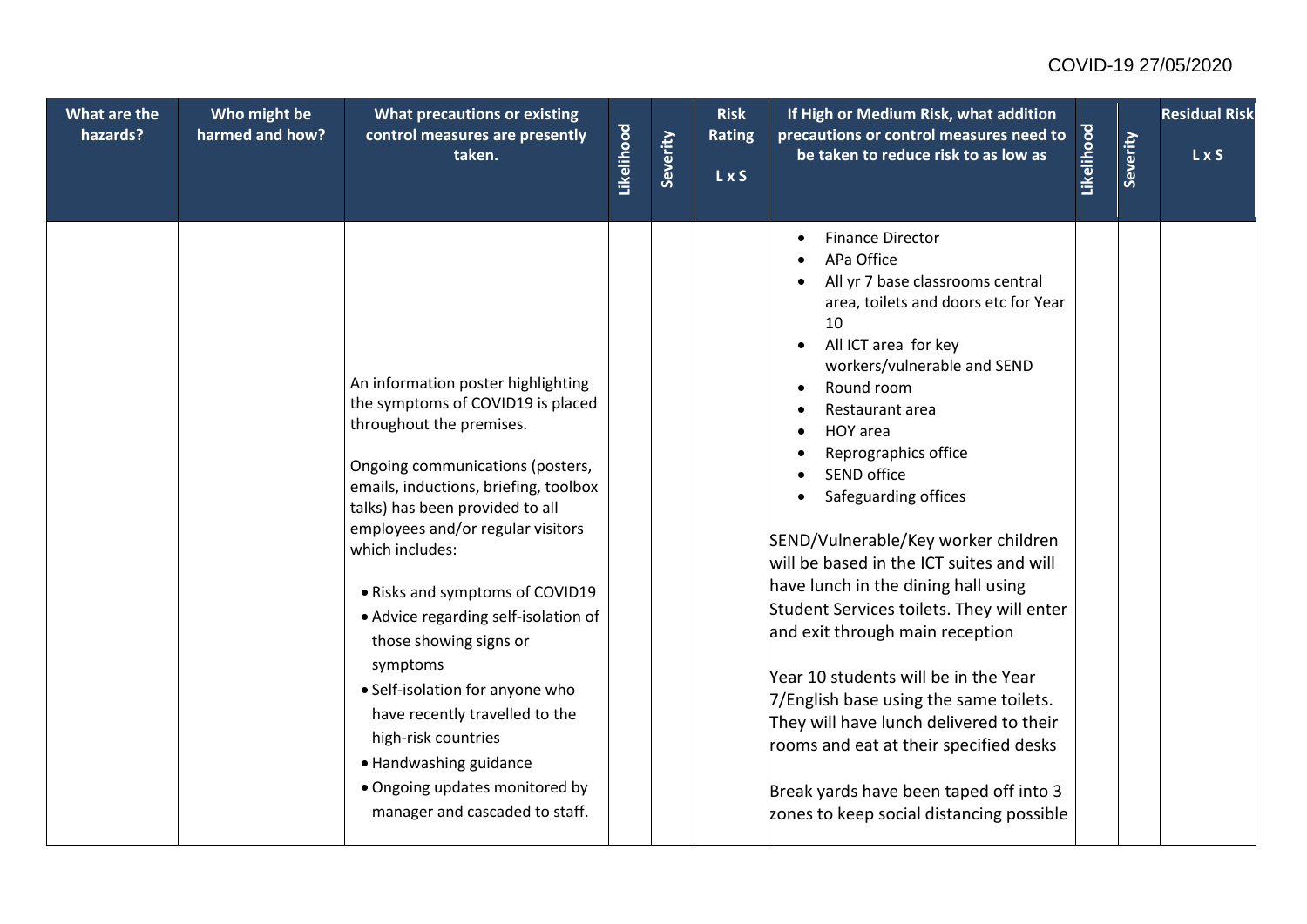| What are the | Who might be    | What precautions or existing                                                                                                                                                                                                                                                                                                                                        |            |          | <b>Risk</b>                 | If High or Medium Risk, what addition                                                                                                                                                                                                                                                                                                                                                                 |            |          | <b>Residual Risk</b> |
|--------------|-----------------|---------------------------------------------------------------------------------------------------------------------------------------------------------------------------------------------------------------------------------------------------------------------------------------------------------------------------------------------------------------------|------------|----------|-----------------------------|-------------------------------------------------------------------------------------------------------------------------------------------------------------------------------------------------------------------------------------------------------------------------------------------------------------------------------------------------------------------------------------------------------|------------|----------|----------------------|
| hazards?     | harmed and how? | control measures are presently<br>taken.                                                                                                                                                                                                                                                                                                                            | Likelihood | Severity | <b>Rating</b><br><b>LxS</b> | precautions or control measures need to<br>be taken to reduce risk to as low as                                                                                                                                                                                                                                                                                                                       | Likelihood | Severity | $L \times S$         |
|              |                 | Upon entry to buildings staff must<br>wash hands with soap and water<br>and do this regularly during the day.<br>NB: Hand washing with soap and<br>water for 20 seconds is the most<br>effective way of cleaning hands.                                                                                                                                             |            |          |                             | Areas will be deep cleaned throughout<br>the day by cleaning staff rota'd for full<br>coverage of the day.<br>All these areas will be deep cleaned on<br>a daily basis once all staff have left at<br>4pm                                                                                                                                                                                             |            |          |                      |
|              |                 | NB: When using alcohol-based hand<br>sanitiser ensure your hands have<br>fully dried off prior to contact with<br>any potential sources of ignition,<br>included static electricity created by<br>touching metal objects.<br>Where risk assessment has<br>identified the need for personal<br>protective equipment (PPE), all<br>employees provided with PPE as per |            |          |                             | Any Staff or student displaying<br>signs/symptoms of COVID 19 to follow<br>the following procedures:<br>1- Any staff or student who<br>experiences or is showing signs of<br>COVID-19 symptoms should not<br>attend the Academy. Testing is<br>available for all staff and families                                                                                                                   |            |          |                      |
|              |                 | their role must ensure it is worn<br>correctly, adequately maintained,<br>suitably removed and disposed of<br>(where required).<br>Activities which could increase the<br>likelihood of coming into contact<br>with another person's bodily fluids<br>i.e. first aid, should be individually                                                                        |            |          |                             | and should be sought as soon as<br>symptoms present themselves<br>2- If a student develops symptoms of<br>COVID-19 they are to be isolated<br>immediately at the seating area in<br>reception First aider will be called<br>to establish if emergency assistance<br>is to requested.<br>3- Students and teacher who pupil has<br>been in close contact with to be<br>isolated in their assigned room. |            |          |                      |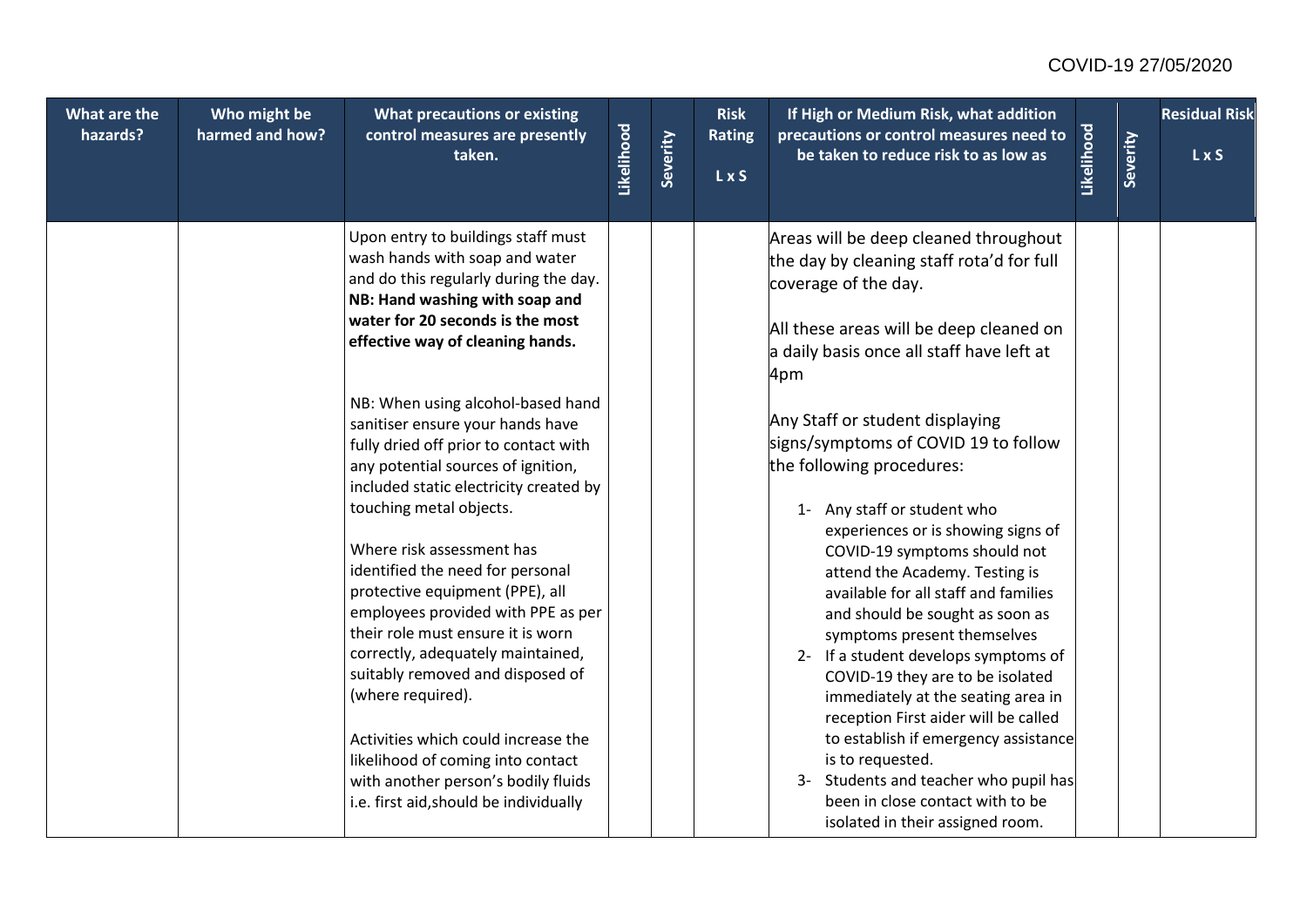| What are the<br>hazards? | Who might be<br>harmed and how? | <b>What precautions or existing</b><br>control measures are presently<br>taken.                                                                                                                                                                                                                                                                                                                                                                                                                                                                                                                                                                                                     | Likelihood | Severity | <b>Risk</b><br><b>Rating</b><br>L x S | If High or Medium Risk, what addition<br>precautions or control measures need to<br>be taken to reduce risk to as low as                                                                                                                                                                                                                                                                                                                                                                                                                                                                                                                                                                                                                                                                                                                                                                                                                                        | Likelihood | Severity | <b>Residual Risk</b><br>LxS |
|--------------------------|---------------------------------|-------------------------------------------------------------------------------------------------------------------------------------------------------------------------------------------------------------------------------------------------------------------------------------------------------------------------------------------------------------------------------------------------------------------------------------------------------------------------------------------------------------------------------------------------------------------------------------------------------------------------------------------------------------------------------------|------------|----------|---------------------------------------|-----------------------------------------------------------------------------------------------------------------------------------------------------------------------------------------------------------------------------------------------------------------------------------------------------------------------------------------------------------------------------------------------------------------------------------------------------------------------------------------------------------------------------------------------------------------------------------------------------------------------------------------------------------------------------------------------------------------------------------------------------------------------------------------------------------------------------------------------------------------------------------------------------------------------------------------------------------------|------------|----------|-----------------------------|
|                          |                                 | assessed to see if the contact can be<br>eliminated, reduced, isolated.<br>Non-physical work that requires<br>close contact between workers<br>should not be carried out.<br>Work that requires direct skin to<br>skin contact should not be carried<br>out.<br>Plan your work to minimise contact<br>between workers.<br>Screening questionnaire completed<br>by all staff<br>When allowing contractors/visitors<br>onto site. Asking has anyone in the<br>household/premises displayed signs<br>or symptoms of:<br>Fever<br>$\bullet$<br>New continuous cough<br>Loss of taste or smell<br>Where symptoms in the<br>household/premises are identified<br>entry should not proceed |            |          |                                       | 4- Isolated students parent/guardian<br>to be called and student to be<br>removed and to self-isolate for 2<br>weeks or be tested<br>5- Staff and students who have been<br>in close contact then to be sent<br>home to self-isolate or organise<br>testing.<br>6- Rooms and areas to be deep<br>cleaned as soon as is reasonably<br>possible (school closure to be<br>decided by leadership) after<br>cleaning, fogging to be carried out<br>in room.<br>7- IR1 to be completed and logged<br>with SCC H&S Team by Facilities<br>Manager<br>Consideration taken to flexible ways of<br>working and encourage agile and home<br>working arrangements where possible.<br>Leadership will ensure that for the areas in<br>which they are in control of i.e. their own<br>dept(s) that they will identify the<br>maximum occupancy of the area(s) with<br>regard to the social distancing<br>requirements of 2 metres separation<br>distances. This figure must be |            |          |                             |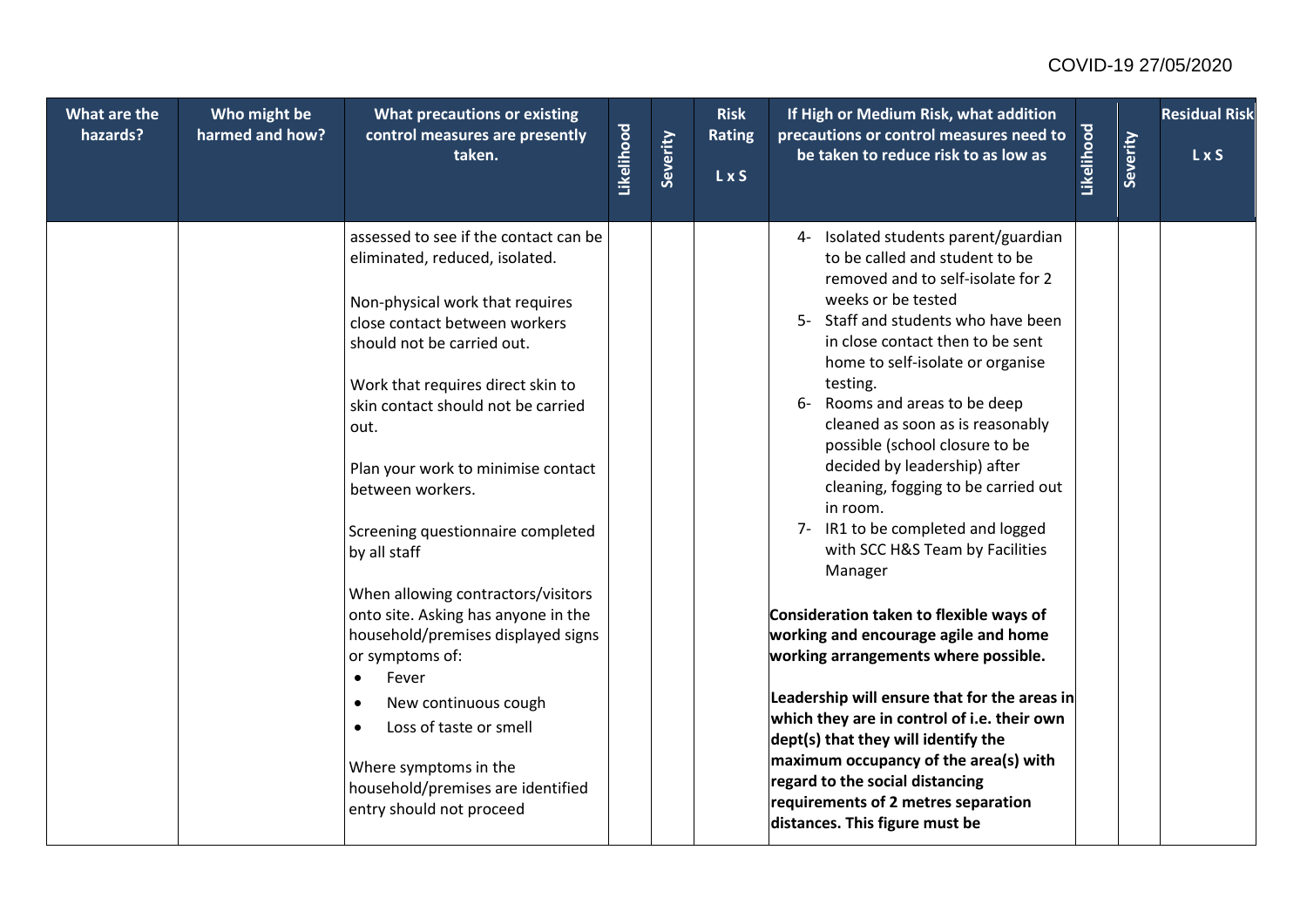| What are the<br>hazards? | Who might be<br>harmed and how? | <b>What precautions or existing</b><br>control measures are presently<br>taken.                                                                                                                                                                                                                                                                                                                                                                                                                                                                                                                                                                                                               | Likelihood | Severity | <b>Risk</b><br>Rating<br><b>LxS</b> | If High or Medium Risk, what addition<br>precautions or control measures need to<br>be taken to reduce risk to as low as                                                                                                                                                                                                                                                                                                                                                                                                                                                                                                                                                                                                                                                | Likelihood | Severity | <b>Residual Risk</b><br>L x S |
|--------------------------|---------------------------------|-----------------------------------------------------------------------------------------------------------------------------------------------------------------------------------------------------------------------------------------------------------------------------------------------------------------------------------------------------------------------------------------------------------------------------------------------------------------------------------------------------------------------------------------------------------------------------------------------------------------------------------------------------------------------------------------------|------------|----------|-------------------------------------|-------------------------------------------------------------------------------------------------------------------------------------------------------------------------------------------------------------------------------------------------------------------------------------------------------------------------------------------------------------------------------------------------------------------------------------------------------------------------------------------------------------------------------------------------------------------------------------------------------------------------------------------------------------------------------------------------------------------------------------------------------------------------|------------|----------|-------------------------------|
|                          |                                 | Staff to be advised to cover their<br>mouth and nose when coughing or<br>sneezing.<br>Anyone who thinks they may have<br>symptoms of Covid-19 should check<br>this using the NHS111 online<br>symptom checker<br>https://111.nhs.uk/covid-19/<br>which will provide advice about<br>what to do.<br>For those who develop symptoms,<br>they should go home and inform<br>their manager/supervisor.<br>Consideration will be given to a<br>possible clean down/disinfection of<br>rooms or equipment.<br>Where there are confirmed cases of<br>a member of staff contracting Covid-<br>19 this may require reporting under<br>the RIDDOR Regulations and must<br>be captured on the IR1 system. |            |          |                                     | communicated through to staff and be<br>displayed prominently as the capacity not<br>to be exceeded.<br>Before going to work you must report to<br>your line manager if you are experiencing<br>any of the following symptoms and do not<br>go to work:<br>• A high temperature<br>• A new continuous cough<br>• Loss of taste or smell<br>All staff to be advised that they must<br>inform their manager if they or anyone in<br>their household have been advised to self<br>isolate, before entering the workplace.<br>Staff with laptops requested to take them<br>home at the end of each day, and, if they<br>go on leave.<br>Increased cleaning and disinfection regime<br>in place for surfaces, keyboard, handles<br>toilets, computer screen etc by cleaners. |            |          |                               |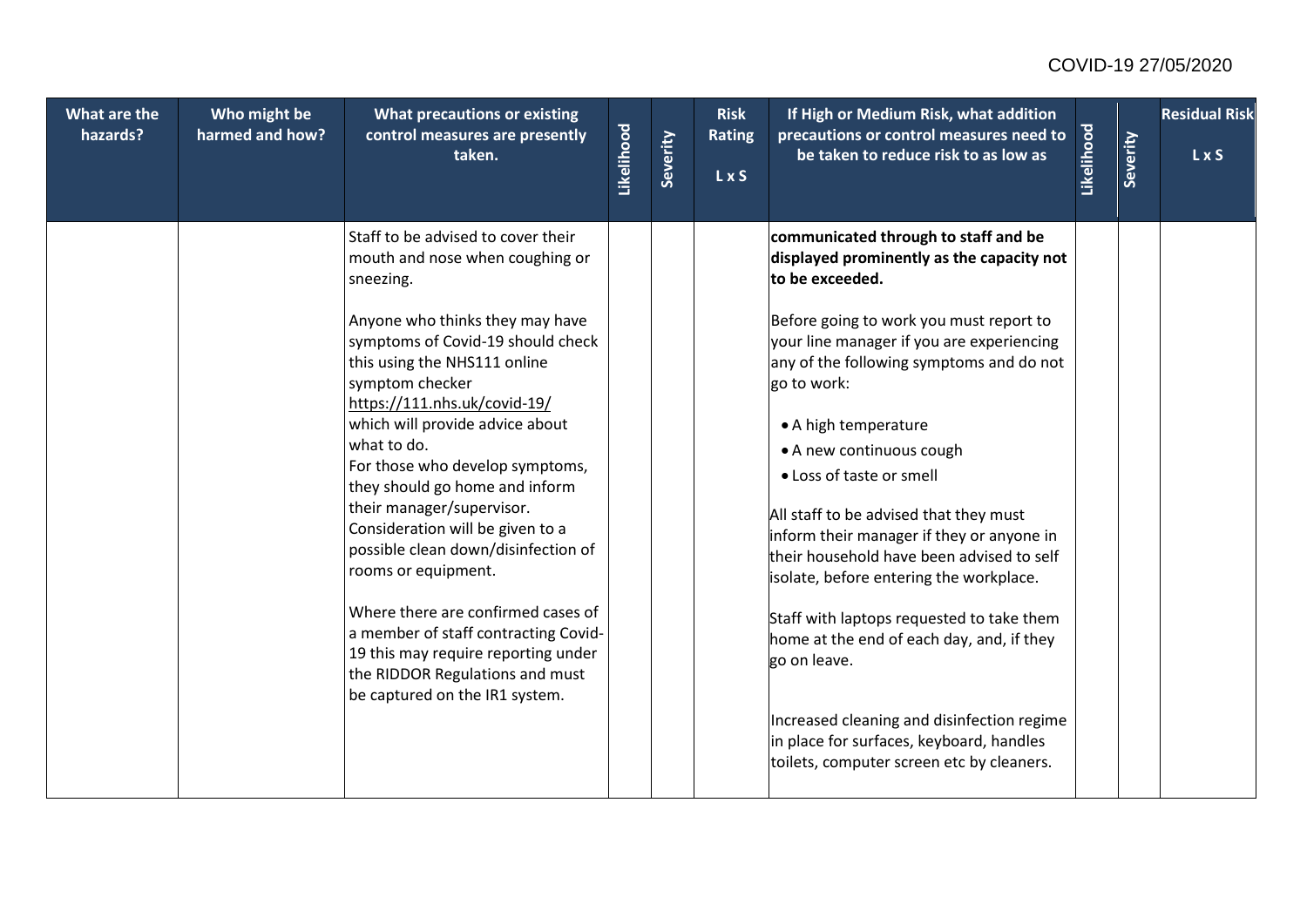| What are the<br>hazards? | Who might be<br>harmed and how? | <b>What precautions or existing</b><br>control measures are presently<br>taken. | Likelihood | Severity | <b>Risk</b><br><b>Rating</b><br>L x S | If High or Medium Risk, what addition<br>precautions or control measures need to<br>be taken to reduce risk to as low as                                                                                                               | Likelihood | Severity | <b>Residual Risk</b><br>LxS |
|--------------------------|---------------------------------|---------------------------------------------------------------------------------|------------|----------|---------------------------------------|----------------------------------------------------------------------------------------------------------------------------------------------------------------------------------------------------------------------------------------|------------|----------|-----------------------------|
|                          |                                 |                                                                                 |            |          |                                       | Staff should leave their desk as clear as<br>possible to ensure that the desk can be<br>easily cleaned.                                                                                                                                |            |          |                             |
|                          |                                 |                                                                                 |            |          |                                       | Staff should work side by side or facing<br>away from colleagues at 2m intervals, do<br>not hot desk or share stationary.                                                                                                              |            |          |                             |
|                          |                                 |                                                                                 |            |          |                                       | Staff are advised to limit the use of<br>photocopiers and use a touchscreen pen<br>when use of the photocopier is required. If<br>not available immediately wash hands after<br>use.                                                   |            |          |                             |
|                          |                                 |                                                                                 |            |          |                                       | Members of staff who deal with members<br>of the public and have access to screened<br>lareas should interview from behind a full<br>screen. Where there is no screen<br>consideration should be given to<br>installation of a screen. |            |          |                             |
|                          |                                 |                                                                                 |            |          |                                       | Reception and Main office screens to be<br>provided                                                                                                                                                                                    |            |          |                             |
|                          |                                 |                                                                                 |            |          |                                       | Staff should refrain from all non-essential<br>physical contact with colleagues, visitors<br>and service users.                                                                                                                        |            |          |                             |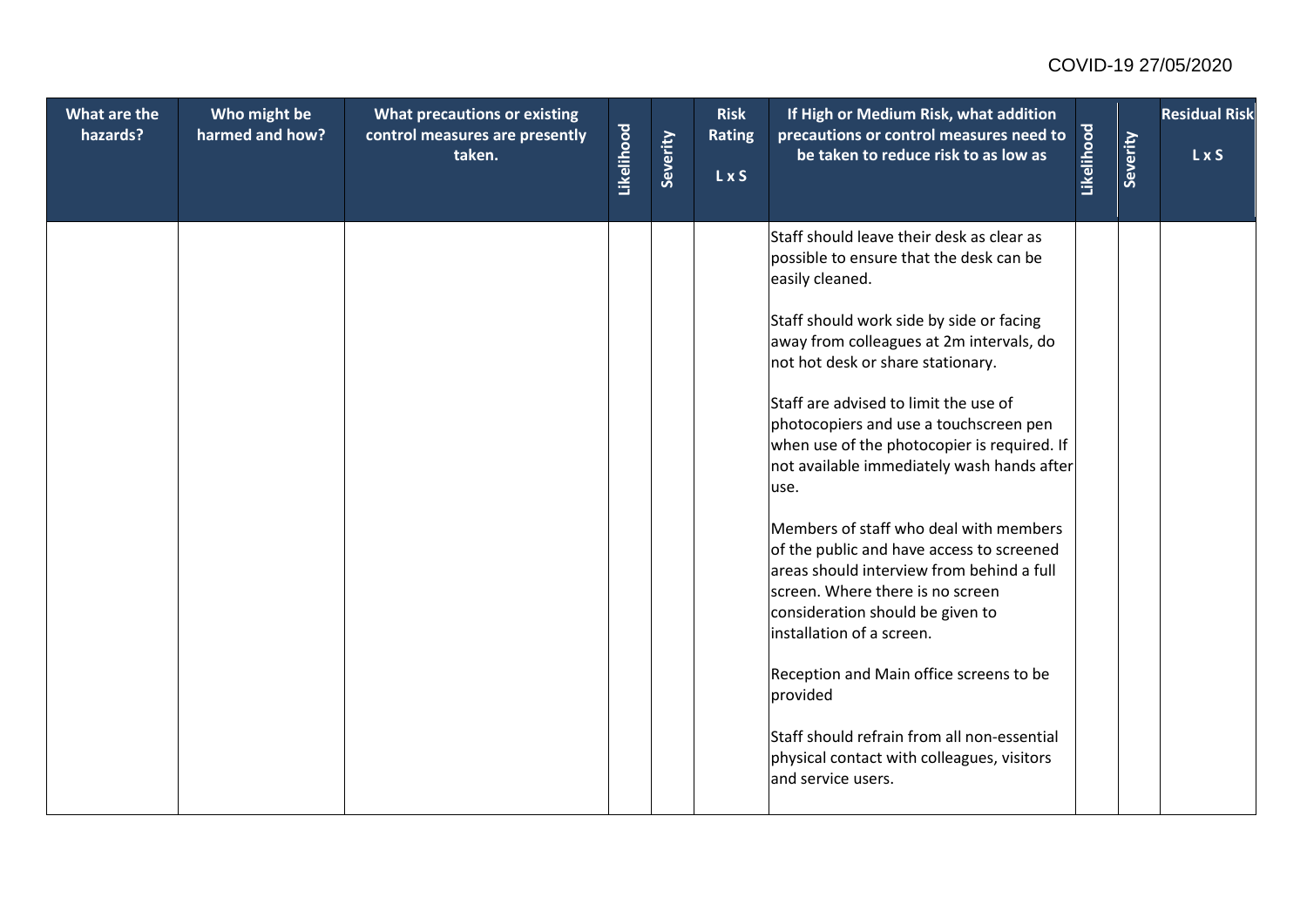| What are the<br>hazards? | Who might be<br>harmed and how? | What precautions or existing<br>control measures are presently<br>taken. | Likelihood | Severity | <b>Risk</b><br><b>Rating</b><br>LxS | If High or Medium Risk, what addition<br>precautions or control measures need to<br>be taken to reduce risk to as low as                                                                        | Likelihood | Severity | <b>Residual Risk</b><br>LxS |
|--------------------------|---------------------------------|--------------------------------------------------------------------------|------------|----------|-------------------------------------|-------------------------------------------------------------------------------------------------------------------------------------------------------------------------------------------------|------------|----------|-----------------------------|
|                          |                                 |                                                                          |            |          |                                     | Non-essential visits to premises<br>$\bullet$<br>should be assessed. Is there<br>another way of working for<br>example Telephone, video<br>conference, emails etc.                              |            |          |                             |
|                          |                                 |                                                                          |            |          |                                     | Can the visit be rearranged to a<br>$\bullet$<br>time when there are less people in<br>the premises, e.g. school holidays<br>etc.                                                               |            |          |                             |
|                          |                                 |                                                                          |            |          |                                     | Large gatherings should not take<br>$\bullet$<br>place<br>Meetings should be undertaken in<br>an open environment where it is<br>safe to maintain 2m separation<br>without exception.           |            |          |                             |
|                          |                                 |                                                                          |            |          |                                     | Where home visits are essential,<br>$\bullet$<br>communicating with households<br>prior to arrival, and on arrival, to<br>ensure the household understands<br>the social distancing and hygiene |            |          |                             |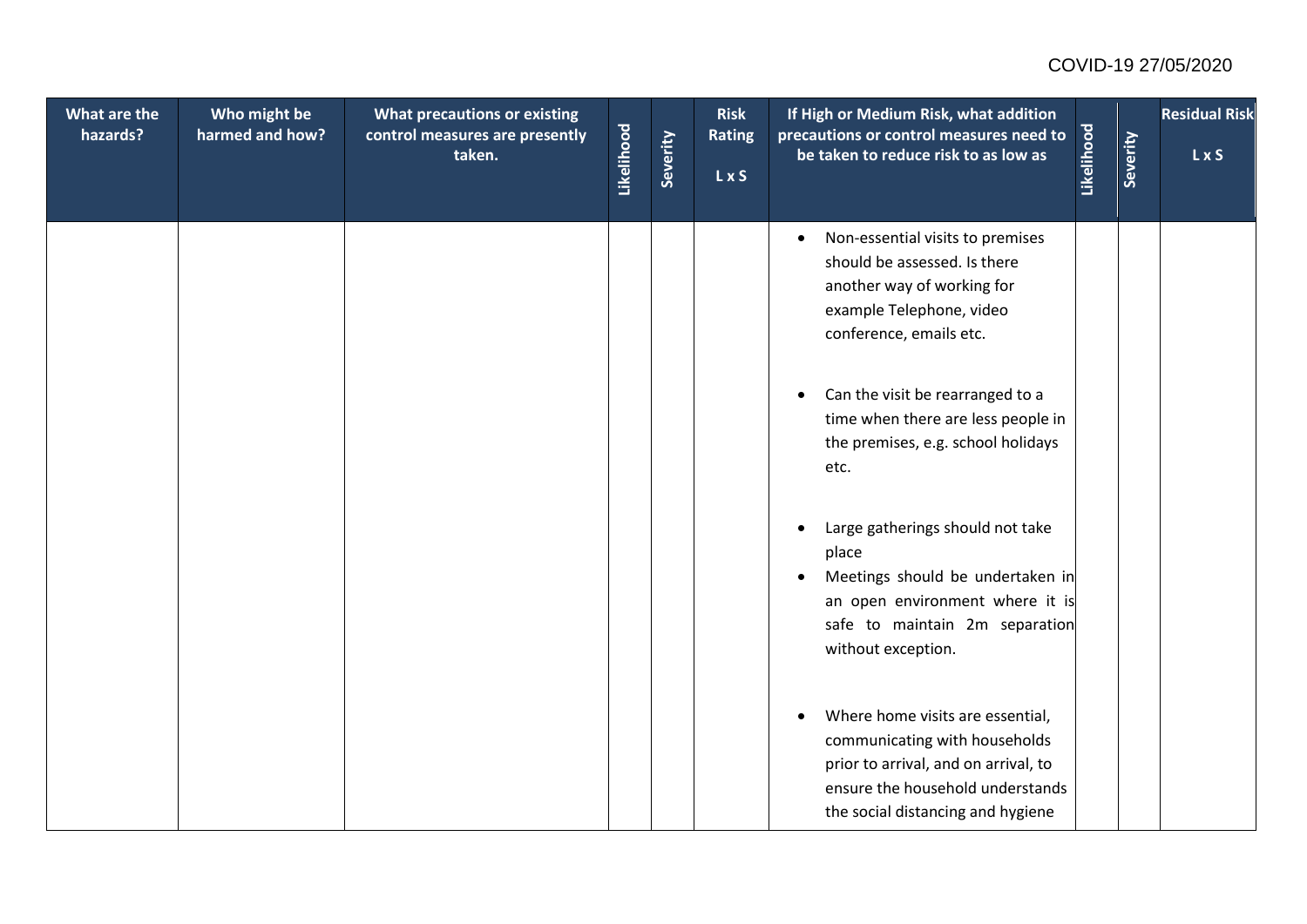| What are the<br>hazards? | Who might be<br>harmed and how? | <b>What precautions or existing</b><br>control measures are presently<br>taken. | Likelihood | Severity | <b>Risk</b><br>Rating<br>L x S | If High or Medium Risk, what addition<br>precautions or control measures need to<br>be taken to reduce risk to as low as                                                                                                                                                                                                               | Likelihood | Severity | <b>Residual Risk</b><br>LxS |
|--------------------------|---------------------------------|---------------------------------------------------------------------------------|------------|----------|--------------------------------|----------------------------------------------------------------------------------------------------------------------------------------------------------------------------------------------------------------------------------------------------------------------------------------------------------------------------------------|------------|----------|-----------------------------|
|                          |                                 |                                                                                 |            |          |                                | measures that should be followed<br>once visit/work has commenced.                                                                                                                                                                                                                                                                     |            |          |                             |
|                          |                                 |                                                                                 |            |          |                                | Ask households to leave all internal<br>$\bullet$<br>doors open to minimise contact<br>with door handles                                                                                                                                                                                                                               |            |          |                             |
|                          |                                 |                                                                                 |            |          |                                | Facilities staff - Where need to share tools,<br>plant or equipment these should be<br>thoroughly cleaned before and after use.                                                                                                                                                                                                        |            |          |                             |
|                          |                                 |                                                                                 |            |          |                                | Supervisors and Managers to ensure the<br>2m rule is maintained wherever possible<br>and lead by example.                                                                                                                                                                                                                              |            |          |                             |
|                          |                                 |                                                                                 |            |          |                                | Where possible employees' start/finish<br>times will be staggered to reduce the<br>likelihood of an influx of people at the<br>same times. Consideration will be given to<br>introduce shifts/rota, to ensure that the<br>numbers of staff are split over the day<br>rather than having everyone in the<br>premises at the same times. |            |          |                             |
|                          |                                 |                                                                                 |            |          |                                | Cleaners facilities security shifts staggered<br>where possible                                                                                                                                                                                                                                                                        |            |          |                             |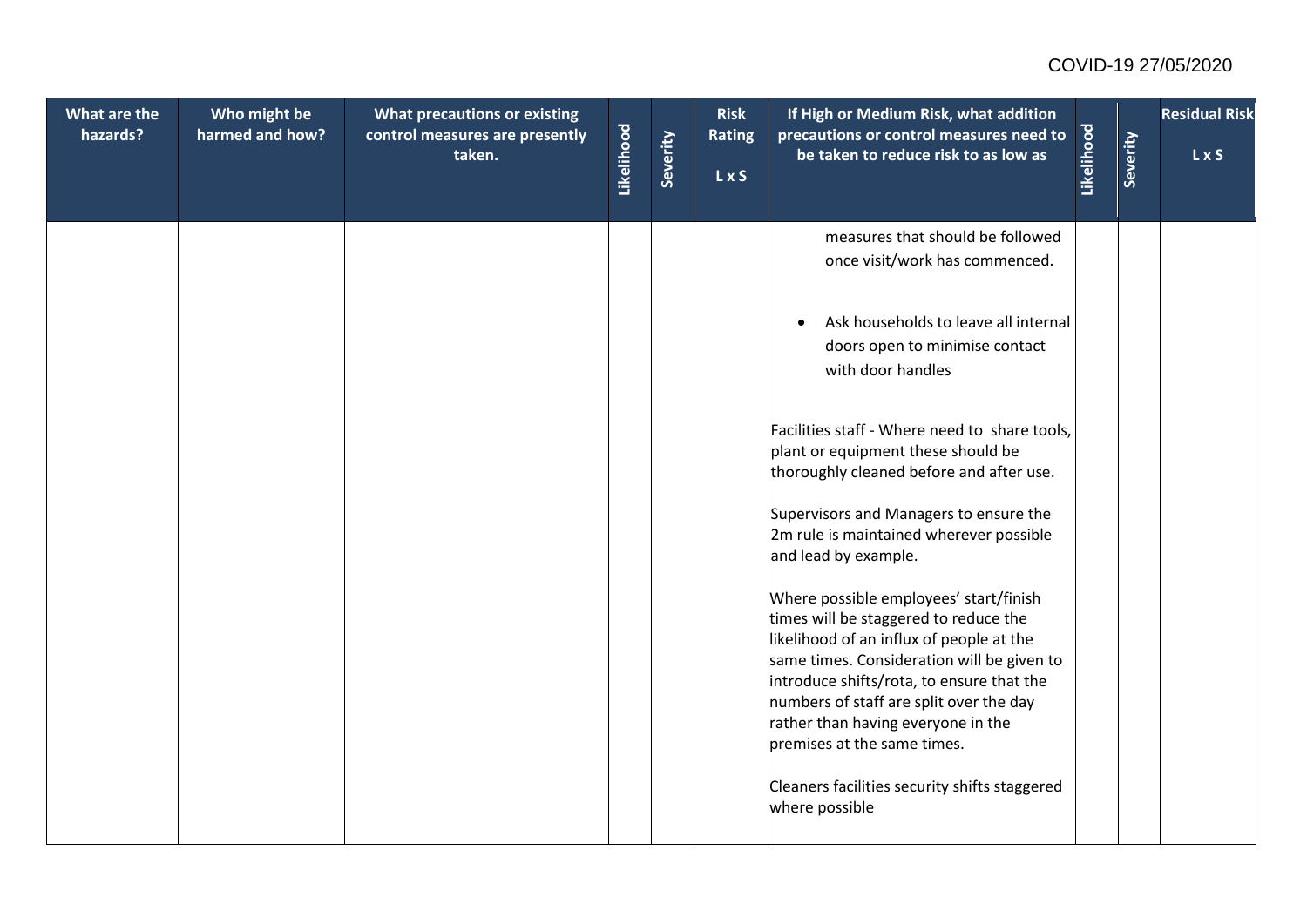| What are the<br>hazards?                                | Who might be<br>harmed and how? | What precautions or existing<br>control measures are presently<br>taken.                                | Likelihood | Severity | <b>Risk</b><br>Rating<br>L x S | If High or Medium Risk, what addition<br>precautions or control measures need to<br>be taken to reduce risk to as low as                                                                                                                                                                                                                                                                                                                                                                                                                                                                                                    | Likelihood | Severity | <b>Residual Risk</b><br>LxS |
|---------------------------------------------------------|---------------------------------|---------------------------------------------------------------------------------------------------------|------------|----------|--------------------------------|-----------------------------------------------------------------------------------------------------------------------------------------------------------------------------------------------------------------------------------------------------------------------------------------------------------------------------------------------------------------------------------------------------------------------------------------------------------------------------------------------------------------------------------------------------------------------------------------------------------------------------|------------|----------|-----------------------------|
|                                                         |                                 |                                                                                                         |            |          |                                | All staff must take reasonable care of their<br>own health and safety.<br>Managers and supervisors must lead by<br>example, ensuring social distancing is<br>always complied to by both the managers<br>and employees.<br>First Aiders will be issued with the current<br>advice and guidance see Premises safety<br>and first aid<br>Use a consistent pairing system if people<br>must work in close proximity, for example,<br>during two-person working, lifting or<br>maintenance activities that cannot be<br>redesigned.<br>Students and staff given strict guidance and<br>procedures for working throughout the day |            |          |                             |
| <b>Eating and Safe</b><br>use of welfare<br>facilities. | Employees, family<br>members    | Welfare facilities including adequate 2<br>handwashing and soap provided for<br>all staff and visitors. |            | 5        | 10                             | Cleaners to clean down tables after staff<br>have finished and remove all uneaten food<br>and drink and dispose of in bin or rubbish                                                                                                                                                                                                                                                                                                                                                                                                                                                                                        |            | 15       |                             |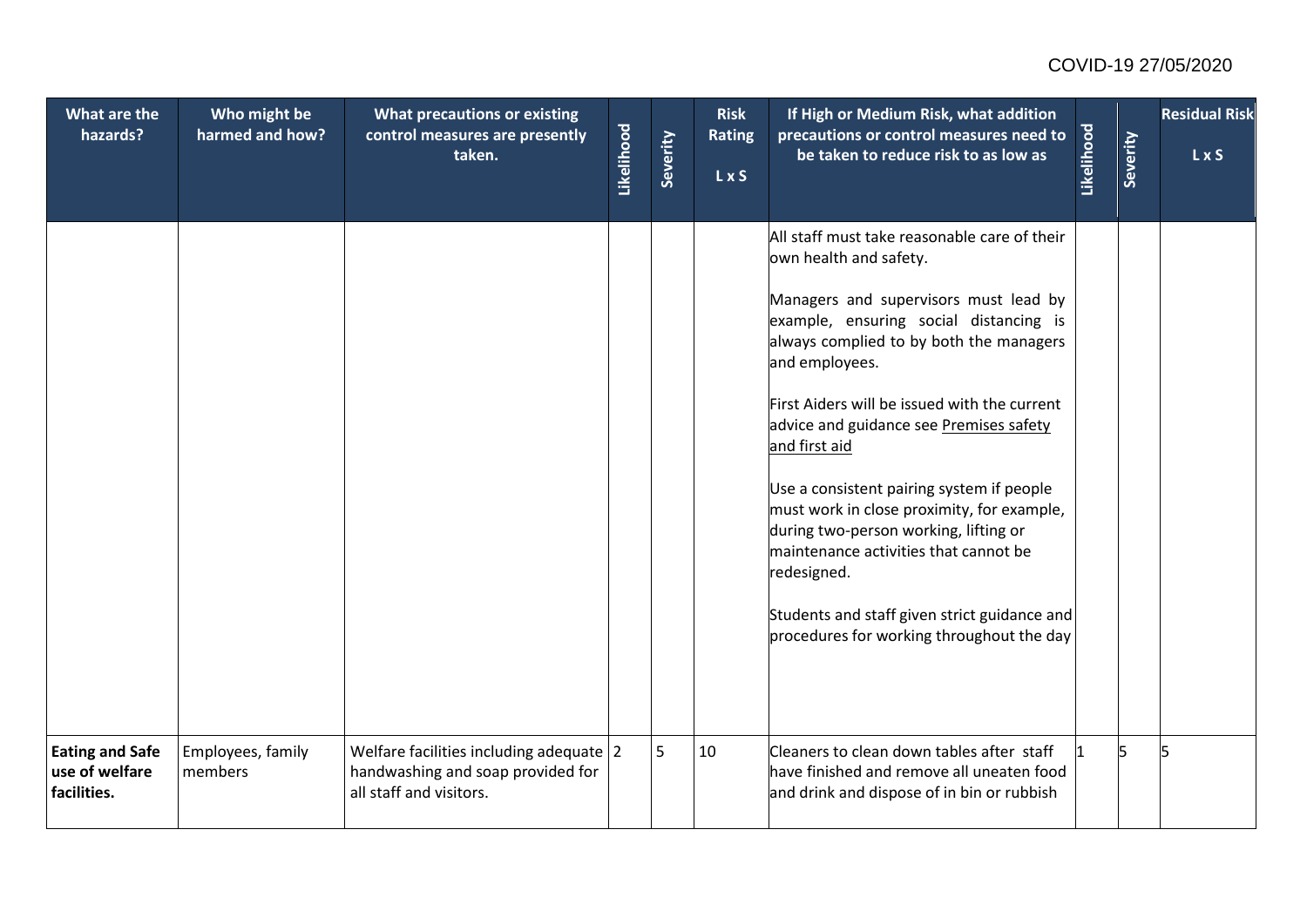| What are the<br>hazards?        | Who might be<br>harmed and how?                                                              | What precautions or existing<br>control measures are presently<br>taken.                                                                                                                                                                                                                                                                                                                                                                                                                                                            | Likelihood     | Severity | <b>Risk</b><br>Rating<br>L x S | If High or Medium Risk, what addition<br>precautions or control measures need to<br>be taken to reduce risk to as low as                                                                                                                                                                                                                                                                                                                                                                                                                                           | Likelihood | Severity | <b>Residual Risk</b><br>L x S |
|---------------------------------|----------------------------------------------------------------------------------------------|-------------------------------------------------------------------------------------------------------------------------------------------------------------------------------------------------------------------------------------------------------------------------------------------------------------------------------------------------------------------------------------------------------------------------------------------------------------------------------------------------------------------------------------|----------------|----------|--------------------------------|--------------------------------------------------------------------------------------------------------------------------------------------------------------------------------------------------------------------------------------------------------------------------------------------------------------------------------------------------------------------------------------------------------------------------------------------------------------------------------------------------------------------------------------------------------------------|------------|----------|-------------------------------|
|                                 | Contracting<br>Coronavirus                                                                   | Clean your hands often. Wash your<br>hands with soap and water or, if not<br>available, use an alcohol-based<br>hand sanitizer. Always clean your<br>hands before and after eating,<br>smoking or drinking.<br>Avoid using communal welfare<br>facilities and breakout areas where<br>a 2m separation cannot be<br>maintained<br>Whenever possible stagger break<br>times to reduce the number of<br>people using the facilities at any one<br>time and maintain a 2m distance<br>between yourself and others avoid<br>all contact. |                |          |                                | bag. To be transported as soon as possible<br>to outside waste bins<br>Increased cleaning regime of toilets and<br>handwashing facilities by cleaners on duty<br>Staff to regularly and thoroughly clean<br>hands before and after using the toilet<br>facilities.<br>Staff lunch teas and coffees provided to be<br>eaten in room where possible or socially<br>distanced in dining hall<br>Staff to be encouraged to remain on site<br>during lunch and breaks, when this is not<br>possible, staff are advised to maintain<br>social distancing while off-site. |            |          |                               |
| <b>Traveling in</b><br>vehicles | Employees, family<br>members<br>Contracting<br>Coronavirus via close<br>contact with others. | All Non-essential travel should be<br>avoided/limited where possible.<br>If traveling in vehicles, where ever<br>possible, staff should travel in<br>separate vehicles, however, if this is<br>not possible staff must try and keep<br>approximately 2m distance between<br>each other.<br>CoronavirusInfoFrontlineHS                                                                                                                                                                                                               | $\overline{2}$ | 5        | 10                             | Recommended Regularly cleaning<br>frequently touched surfaces such as<br>dashboard, steering wheel, handles and<br>any areas of the vehicle that have had<br>contact with people's hands.<br>Staff should wear disposable gloves for<br>refueling activities and ensure 2m<br>separation.                                                                                                                                                                                                                                                                          |            |          | 5                             |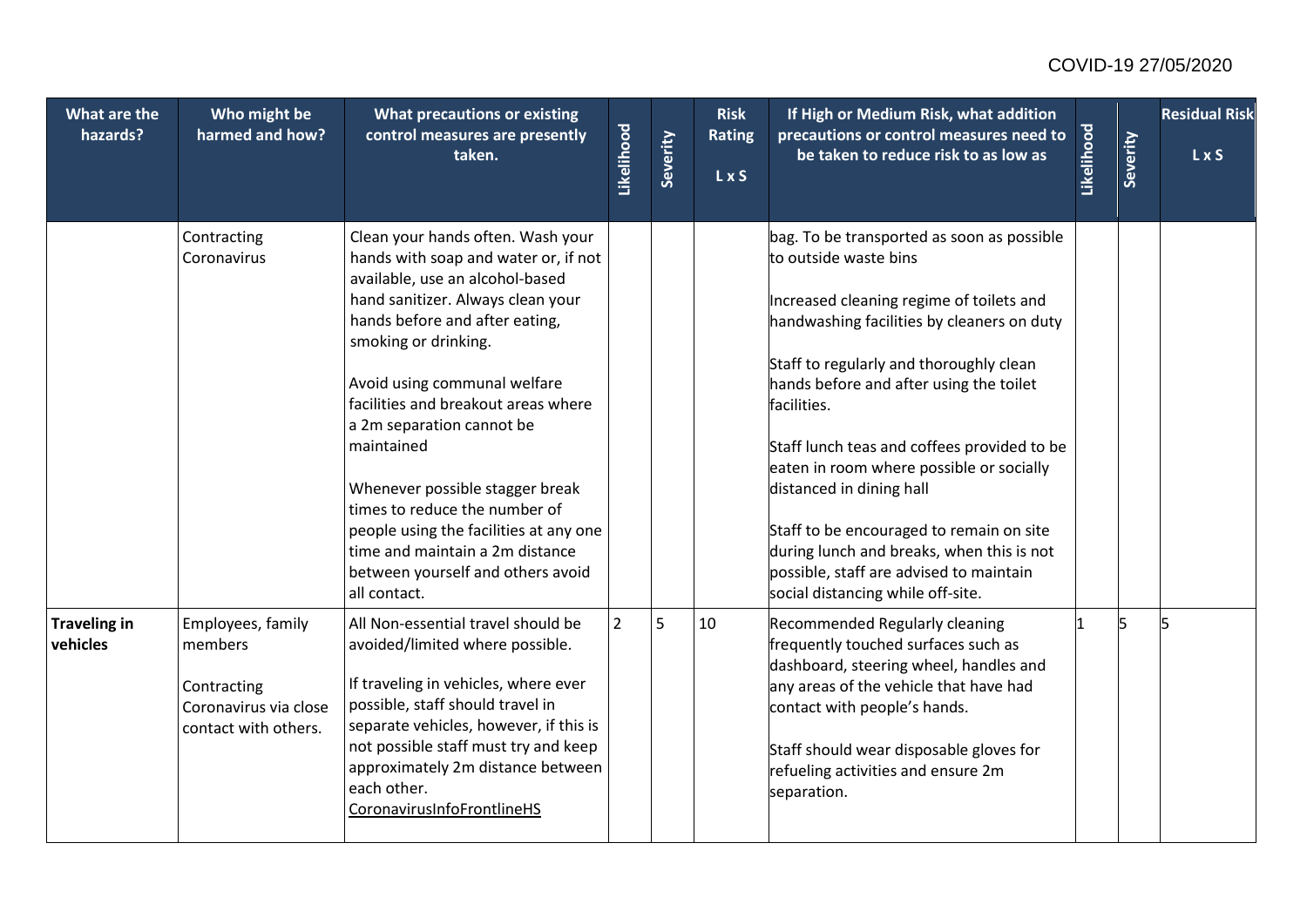| What are the<br>hazards?                                                                                 | Who might be<br>harmed and how?                                                     | What precautions or existing<br>control measures are presently<br>taken.                                                                                                                                                                                                                                                                                                                                                                                                                                                                                                                                  | Likelihood   | Severity | <b>Risk</b><br><b>Rating</b><br>L x S | If High or Medium Risk, what addition<br>precautions or control measures need to<br>be taken to reduce risk to as low as                                                                                                                                                                                                                                                                                                                                                                                                    | Likelihood | Severity | <b>Residual Risk</b><br>LxS |
|----------------------------------------------------------------------------------------------------------|-------------------------------------------------------------------------------------|-----------------------------------------------------------------------------------------------------------------------------------------------------------------------------------------------------------------------------------------------------------------------------------------------------------------------------------------------------------------------------------------------------------------------------------------------------------------------------------------------------------------------------------------------------------------------------------------------------------|--------------|----------|---------------------------------------|-----------------------------------------------------------------------------------------------------------------------------------------------------------------------------------------------------------------------------------------------------------------------------------------------------------------------------------------------------------------------------------------------------------------------------------------------------------------------------------------------------------------------------|------------|----------|-----------------------------|
|                                                                                                          |                                                                                     | The risk of virus spread can be<br>mitigated through the following:<br>Limiting the time spent<br>within 2m of others to the<br>absolute minimum.<br>Unnecessary congregating with<br>$\bullet$<br>colleagues must be avoided.<br>Keeping the room or vehicle<br>well ventilated where possible<br>(e.g. by opening a window).<br>Observing good respiratory<br>hygiene by sneezing or coughing<br>into a tissue, throwing it away<br>and then washing hands (Catch<br>It, Bin It, Kill It).<br>Avoid touching your face with<br>your hands.<br>Regularly washing hands (ideally<br>with soap and water). |              |          |                                       | Wherever possible staff should avoid/limit<br>the use of public transport; this includes for<br>business use as well as travelling to and<br>from work. Current guidance by the<br>Government is that if you need to use<br>public transport, that you use some type of<br>face covering.<br>Minibus' will not be operational in this time<br>frame<br>Students vehicles not allowed through<br>gates signage in place to enforce that<br>Pupils and staff to be encouraged to wear<br>face masks when not travelling alone |            |          |                             |
| <b>Those</b><br>employees<br>deemed as or<br>living with<br>others who are<br>deemed higher<br>risk i.e. | Employees,<br>contractors, visitors,<br>members of the<br>public, family<br>members | Can the person undertake their<br>normal duties by working at home,<br>if not they should contact their<br>manager who will liaise with HR<br>regarding any specific reasonable<br>adjustments that may be available.                                                                                                                                                                                                                                                                                                                                                                                     | $\mathbf{1}$ | 5        | 5                                     | Staff survey completed and returned,<br>resulting in high risk staff not being asked<br>to work in the facility but work from home<br>All students risk assessed before entering<br>facility                                                                                                                                                                                                                                                                                                                                |            |          |                             |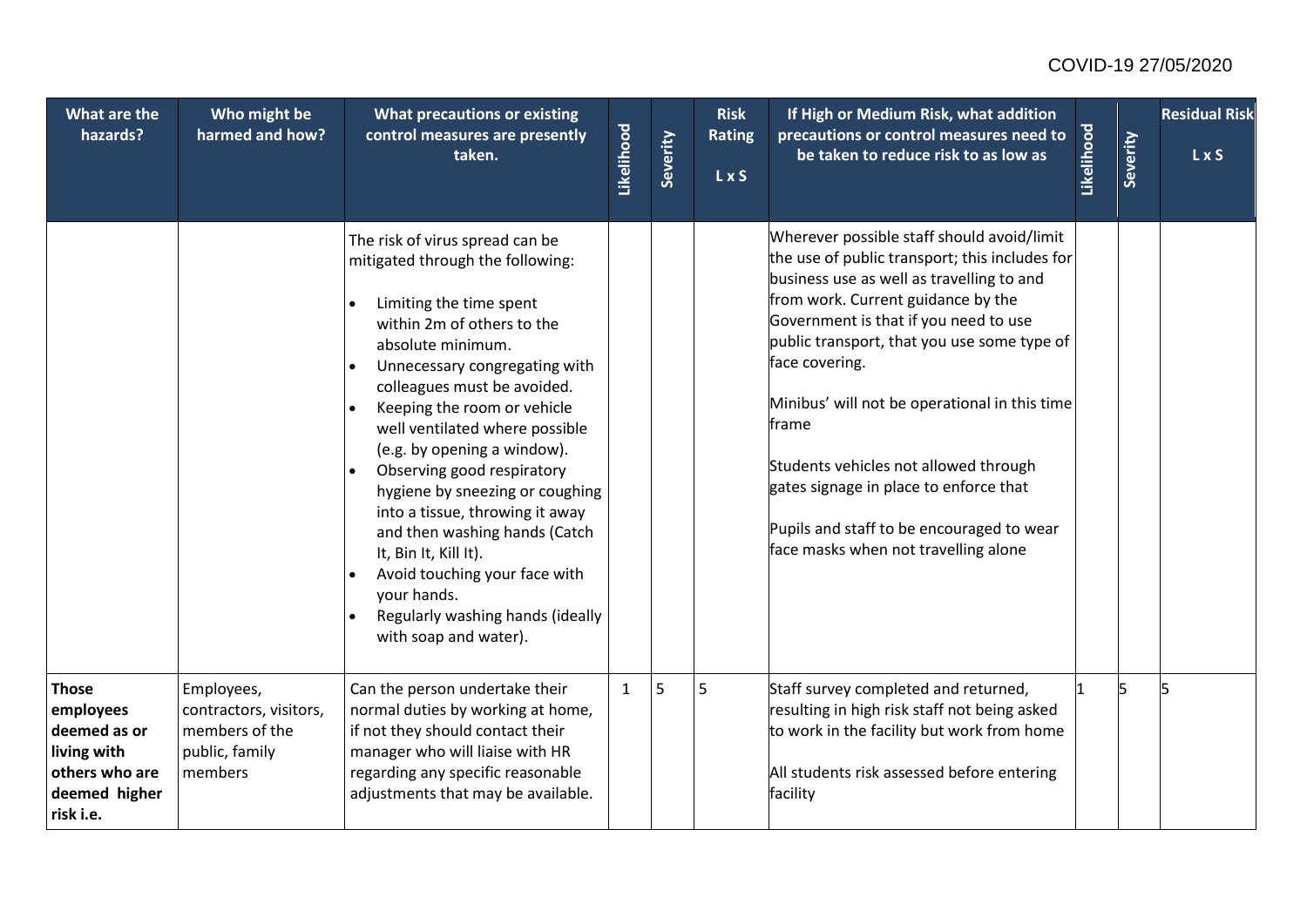| What are the<br>hazards?                                    | Who might be<br>harmed and how?                                                                                   | What precautions or existing<br>control measures are presently<br>taken.                                                                                                                                                                                                                                                                                                                                                                                                | Likelihood   | Severity | <b>Risk</b><br>Rating<br>L x S | If High or Medium Risk, what addition<br>precautions or control measures need to<br>be taken to reduce risk to as low as                                                                                                                                                                                                                                                                                                                                                                                                                                                                                                                                  | Likelihood | Severity | <b>Residual Risk</b><br>L x S |
|-------------------------------------------------------------|-------------------------------------------------------------------------------------------------------------------|-------------------------------------------------------------------------------------------------------------------------------------------------------------------------------------------------------------------------------------------------------------------------------------------------------------------------------------------------------------------------------------------------------------------------------------------------------------------------|--------------|----------|--------------------------------|-----------------------------------------------------------------------------------------------------------------------------------------------------------------------------------------------------------------------------------------------------------------------------------------------------------------------------------------------------------------------------------------------------------------------------------------------------------------------------------------------------------------------------------------------------------------------------------------------------------------------------------------------------------|------------|----------|-------------------------------|
| underlying<br>health<br>conditions, age,<br>pregnancy, etc. | Contracting<br>Coronavirus                                                                                        | Those who are at a higher risk and<br>have been prescribed medication<br>should, where possible, carry their<br>prescribed medication with them at<br>all times.                                                                                                                                                                                                                                                                                                        |              |          |                                | Pupils will be supported accordingly to<br>work at home<br>If living with someone with shielding letter,<br>if stringent social distancing can't be met,<br>that staff/pupil will not be able to not be<br>admitted to site.                                                                                                                                                                                                                                                                                                                                                                                                                              |            |          |                               |
| <b>PPE</b>                                                  | Employees,<br>contractors, visitors,<br>members of the<br>public, family<br>members<br>Contracting<br>Coronavirus | Employees will have been issued<br>with appropriate PPE as identified in<br>your general activity Risk<br>Assessment and Safe Systems of<br>Work<br>It is important to recognise that<br>PPE is only one element of safe and<br>effective infection prevention and<br>control and you should always<br>ensure the following practices:<br>Robust hand hygiene.<br>Do not touch your eyes, nose or<br>mouth if your hands are not<br>clean.<br>Good respiratory hygiene. | $\mathbf{1}$ | 5        | 5                              | Re-usable PPE should be thoroughly<br>cleaned with an appropriate disinfectant<br>after use. Most PPE is provided on a<br>personal basis, but may be shared by<br>employees, for example where it is only<br>required for limited periods. Employees<br>should ensure such equipment is<br>properly cleaned and, where required,<br>decontaminated to ensure there are no<br>health risks to the next person using it.<br>Single use PPE should be disposed of so<br>that it cannot be used again.<br>Encourage increased natural ventilation in<br>enclosed spaces by opening windows.<br>Facilities staff to open windown on a<br>morning in used areas |            |          |                               |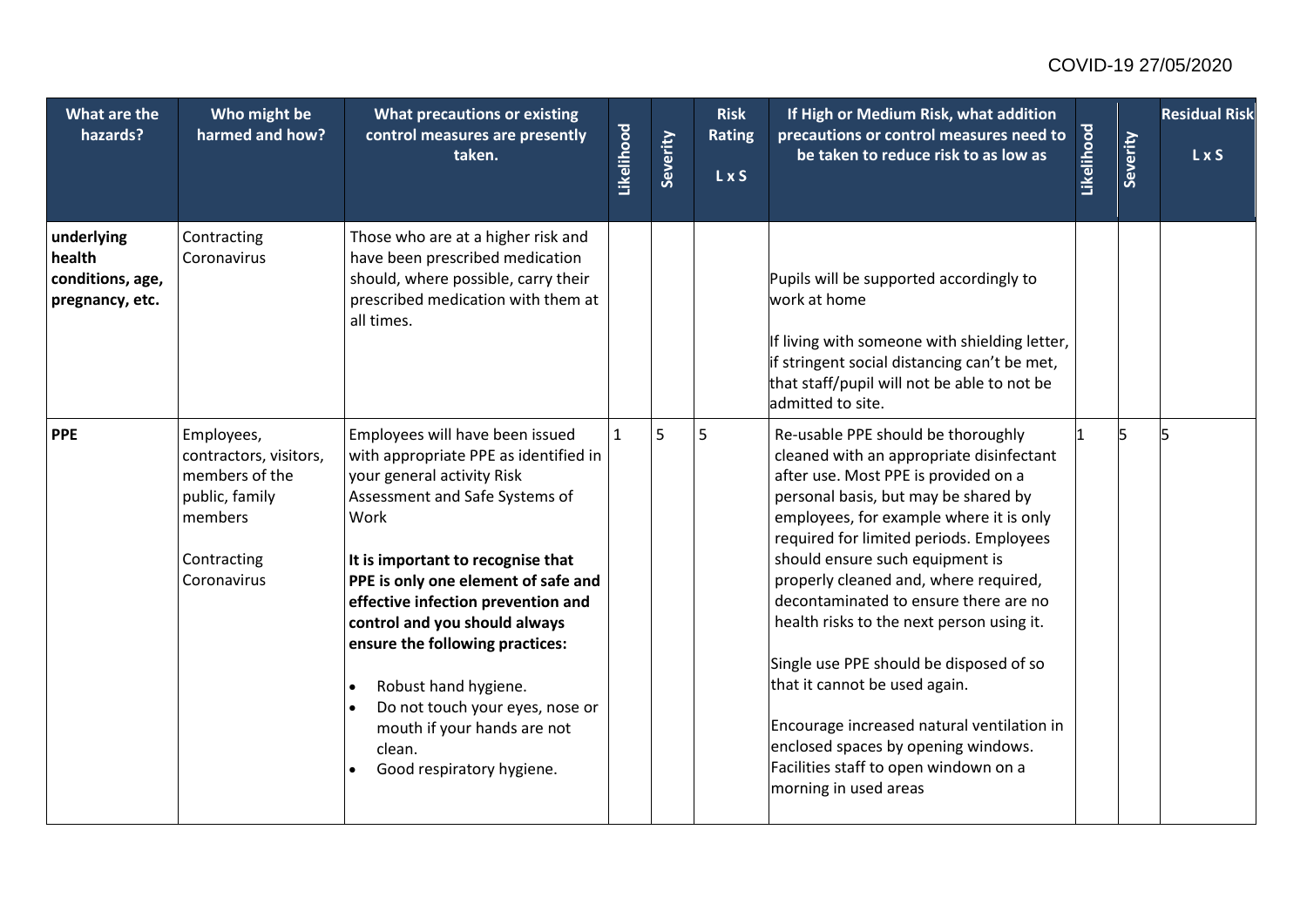| What are the<br>hazards? | Who might be<br>harmed and how? | What precautions or existing<br>control measures are presently<br>taken.                                                                                                                                                                                                                                                                                                                                                                                                                                   | Likelihood | Severity | <b>Risk</b><br><b>Rating</b> | If High or Medium Risk, what addition<br>precautions or control measures need to<br>be taken to reduce risk to as low as                                                                                                                                                                                                                                                                                                                                                                                                                                                                                                                                                                                                                                                                                                                                                                            | Likelihood | Severity | <b>Residual Risk</b><br>L x S |
|--------------------------|---------------------------------|------------------------------------------------------------------------------------------------------------------------------------------------------------------------------------------------------------------------------------------------------------------------------------------------------------------------------------------------------------------------------------------------------------------------------------------------------------------------------------------------------------|------------|----------|------------------------------|-----------------------------------------------------------------------------------------------------------------------------------------------------------------------------------------------------------------------------------------------------------------------------------------------------------------------------------------------------------------------------------------------------------------------------------------------------------------------------------------------------------------------------------------------------------------------------------------------------------------------------------------------------------------------------------------------------------------------------------------------------------------------------------------------------------------------------------------------------------------------------------------------------|------------|----------|-------------------------------|
|                          |                                 |                                                                                                                                                                                                                                                                                                                                                                                                                                                                                                            |            |          | <b>LxS</b>                   |                                                                                                                                                                                                                                                                                                                                                                                                                                                                                                                                                                                                                                                                                                                                                                                                                                                                                                     |            |          |                               |
|                          |                                 | Environmental control (e.g.,<br>$\bullet$<br>cleaning of frequently touched<br>surfaces).<br>Information.<br>Training.<br>$\bullet$<br>Staff will receive sufficient<br>information and instruction on the<br>use of PPE including how to put on<br>(Donning), remove (Doffing), store,<br>dispose of as well as any limitations<br>of the PPE;<br>NB: PPE may have lead in timescales<br>therefore requirements must be<br>identified asap with suppliers to<br>ensure and maintain sufficient<br>supply. |            |          |                              | BMS ensures fresh air is pumped into<br>building and measuring CO2 levels<br>Discarded gloves RPE must be disposed of<br>in rubbish bags. These bags should be<br>placed inside another bag, tied securely<br>and kept separate from other waste. This<br>should be put aside for at least 72 hours<br>before being put in the general waste bin<br>for disposal.<br>Please remember that you still need to<br>wear any PPE that was identified in your<br>risk assessments prior to the Covid-19<br>outbreak as this will have been identified to<br>protect you from other foreseeable<br>hazards.<br>Staff who have been identified as needing<br>PPE must use it in accordance with<br>information, instruction and training<br>Donning and doffing posters viewable in all<br>areas<br>Masks Aprons Gloves Face Shields/Visors all<br>available<br>Boxes of Gloves and masks in all rooms used |            |          |                               |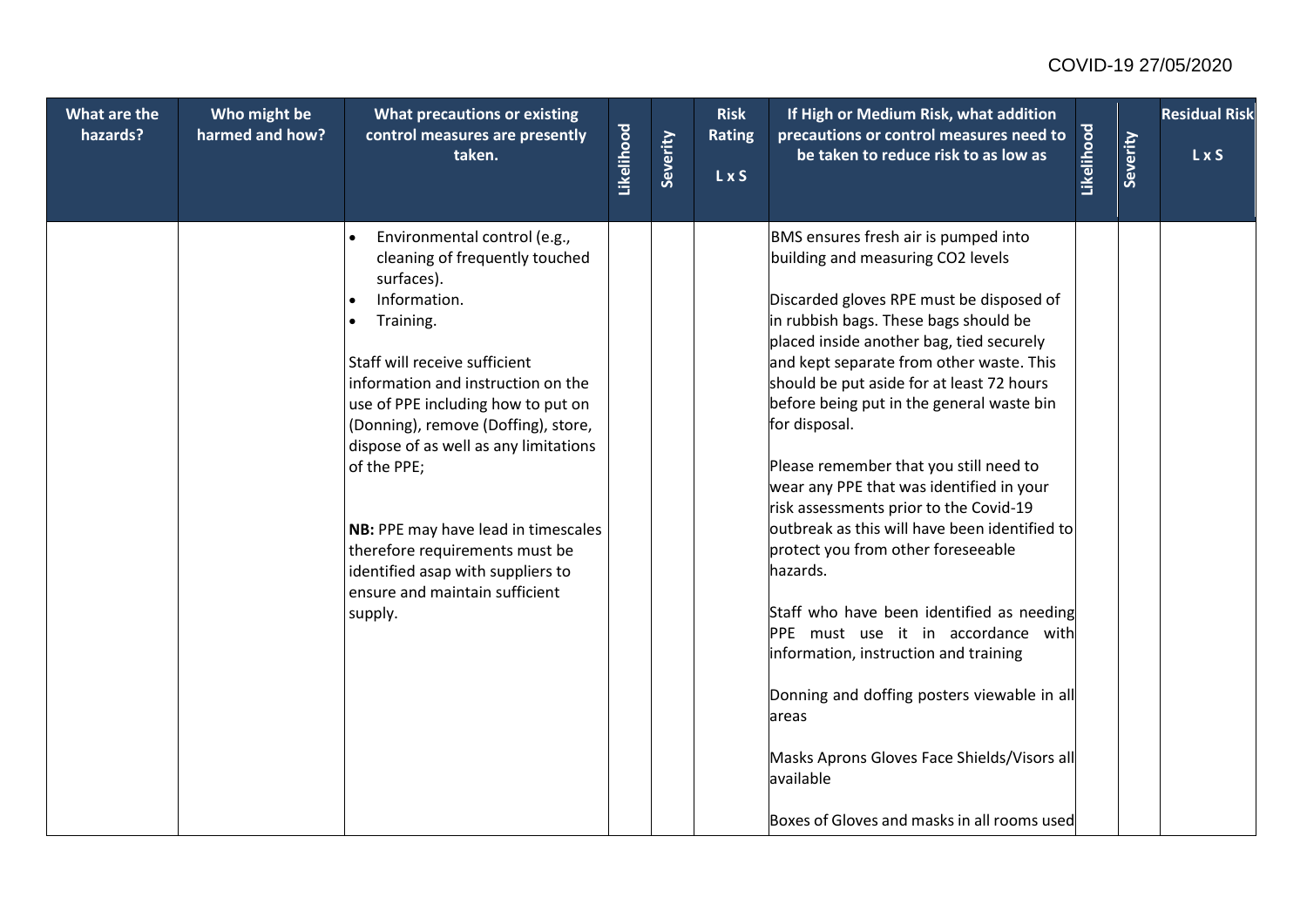| What are the<br>hazards?                                                                                                        | Who might be<br>harmed and how?                                                                                   | What precautions or existing<br>control measures are presently<br>taken.                                                                                                                                                                                                                                                                                                                                | Likelihood   | Severity       | <b>Risk</b><br><b>Rating</b><br>L x S | If High or Medium Risk, what addition<br>precautions or control measures need to<br>be taken to reduce risk to as low as                                                                                                                                                                                                 | Likelihood | Severity | <b>Residual Risk</b><br>LxS |
|---------------------------------------------------------------------------------------------------------------------------------|-------------------------------------------------------------------------------------------------------------------|---------------------------------------------------------------------------------------------------------------------------------------------------------------------------------------------------------------------------------------------------------------------------------------------------------------------------------------------------------------------------------------------------------|--------------|----------------|---------------------------------------|--------------------------------------------------------------------------------------------------------------------------------------------------------------------------------------------------------------------------------------------------------------------------------------------------------------------------|------------|----------|-----------------------------|
| Handling cash.                                                                                                                  | Employees,<br>contractors, visitors,<br>members of the<br>public, family<br>members<br>Contracting<br>Coronavirus | The risks from handling cash are no<br>greater than those created by<br>touching other common surfaces,<br>such as doorknobs, worktops and<br>handrails etc.<br>Contactless or card payments<br>should take preference over cash<br>whenever possible.<br>Whenever possible wear gloves<br>when handling cash.<br>Regularly visually check gloves to<br>ensure they are not developing<br>holes/splits. | $\mathbf{1}$ | 5              | 5                                     | Do not touch your face whilst wearing<br>gloves.<br>Always thoroughly wash your hand after<br>removing gloves.<br>No cash will be handled in this time frame<br>unless all options have been exhausted<br>Ensure you follow the guidance for<br>removing gloves identified on the<br>Removing Disposable Gloves Posters. |            |          |                             |
| <b>Substances</b><br><b>Hazardous to</b><br><b>Health which</b><br>could include<br>hand sanitisers<br>and cleaning<br>products | Employees,<br>contractors, visitors,<br>members of the<br>public, family<br>members<br>Contracting<br>Coronavirus | When purchasing/using substances<br>a hierarchy of control is<br>implemented which considers;<br>Elimination<br>Substitution<br><b>Engineering Controls</b><br><b>Administrative Controls</b><br><b>Personal Protective</b><br>٠<br>Equipment                                                                                                                                                           | $\mathbf{1}$ | $\overline{3}$ | 3                                     |                                                                                                                                                                                                                                                                                                                          |            |          |                             |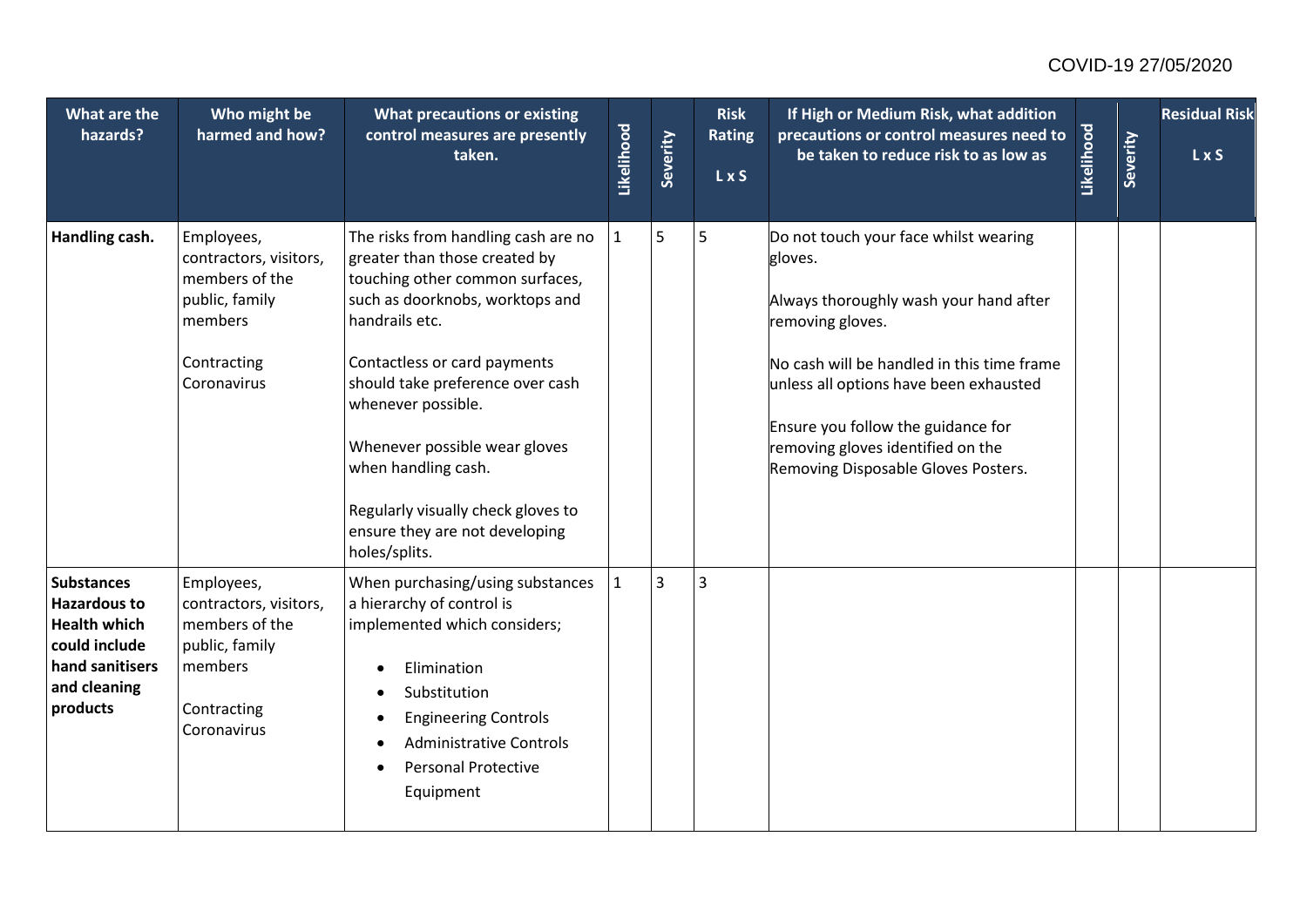| What are the<br>hazards? | Who might be<br>harmed and how? | What precautions or existing<br>control measures are presently<br>taken.                                                                               | Likelihood | Severity | <b>Risk</b><br><b>Rating</b><br><b>LxS</b> | If High or Medium Risk, what addition<br>precautions or control measures need to<br>be taken to reduce risk to as low as | Likelihood | Severity | <b>Residual Risk</b><br>LxS |
|--------------------------|---------------------------------|--------------------------------------------------------------------------------------------------------------------------------------------------------|------------|----------|--------------------------------------------|--------------------------------------------------------------------------------------------------------------------------|------------|----------|-----------------------------|
|                          |                                 | Each substance will have an<br>individual COSHH Assessment which<br>identifies Hazards and control<br>measures for employees to follow.                |            |          |                                            |                                                                                                                          |            |          |                             |
|                          |                                 | Alongside the COSHH Assessment<br>will be the Safety Data Sheet to<br>provide additional information.<br>These assessments to be shared<br>with staff. |            |          |                                            |                                                                                                                          |            |          |                             |
|                          |                                 | Good hygiene practices - do not eat<br>drink or smoke whilst using<br>substances.                                                                      |            |          |                                            |                                                                                                                          |            |          |                             |
|                          |                                 | Employees must inform their<br>manager of any health condition<br>which they consider may be being<br>caused or made worse by their<br>work.           |            |          |                                            |                                                                                                                          |            |          |                             |
|                          |                                 | Do not spray or dust in the direction<br>of people or animals.                                                                                         |            |          |                                            |                                                                                                                          |            |          |                             |
|                          |                                 | Do not mix chemicals.                                                                                                                                  |            |          |                                            |                                                                                                                          |            |          |                             |
|                          |                                 | Where RPE is identified in the<br>COSHH assessment staff must                                                                                          |            |          |                                            |                                                                                                                          |            |          |                             |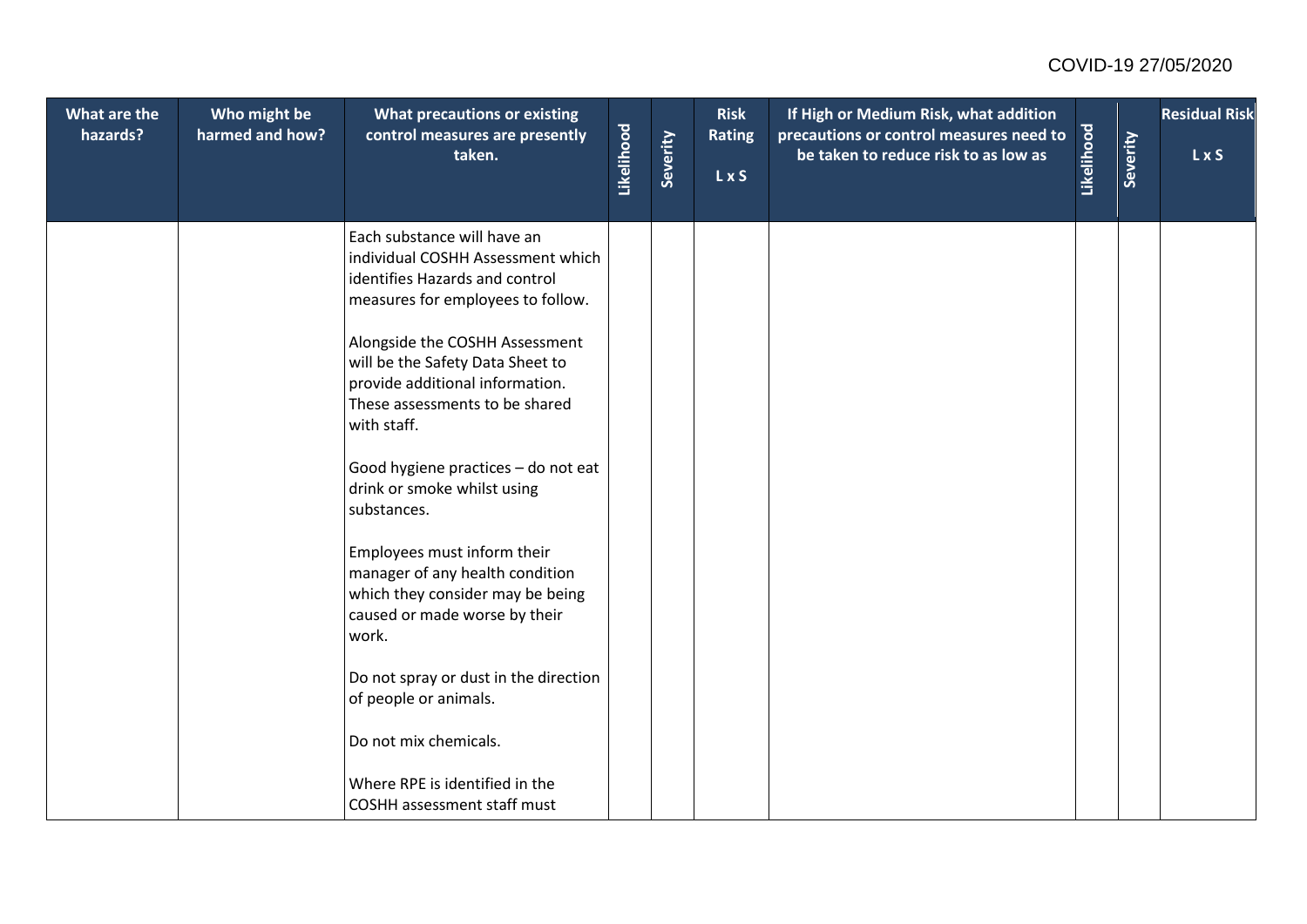| What are the<br>hazards? | Who might be<br>harmed and how?                                          | What precautions or existing<br>control measures are presently<br>taken.                                                                                                                     | Likelihood   | Severity     | <b>Risk</b><br><b>Rating</b><br>L x S | If High or Medium Risk, what addition<br>precautions or control measures need to<br>be taken to reduce risk to as low as | Likelihood | Severity | <b>Residual Risk</b><br>L x S |
|--------------------------|--------------------------------------------------------------------------|----------------------------------------------------------------------------------------------------------------------------------------------------------------------------------------------|--------------|--------------|---------------------------------------|--------------------------------------------------------------------------------------------------------------------------|------------|----------|-------------------------------|
|                          |                                                                          | complete face fitting training on the<br>masks issued.                                                                                                                                       |              |              |                                       |                                                                                                                          |            |          |                               |
|                          |                                                                          | Employees must work in accordance<br>with information, instruction and<br>training and use personal protective<br>equipment, in accordance with<br>information, instruction and<br>training. |              |              |                                       |                                                                                                                          |            |          |                               |
|                          |                                                                          | Managers to monitor employee<br>compliance periodically to ensure<br>that controls are being adhered to.                                                                                     |              |              |                                       |                                                                                                                          |            |          |                               |
|                          |                                                                          | Within the Academy premises<br>cleaning is undertaken by the<br><b>Facilities Team</b>                                                                                                       |              |              |                                       |                                                                                                                          |            |          |                               |
|                          |                                                                          | Staff to be instructed to refrain from<br>bringing in their own cleaning<br>products.                                                                                                        |              |              |                                       |                                                                                                                          |            |          |                               |
| Lack of<br>Communication | Employees,<br>contractors, visitors,<br>members of the<br>public, family | Ensure that staff receive specific<br>premises information and<br>instruction for any area which they<br>will potentially be working in.                                                     | $\mathbf{1}$ | $\mathbf{1}$ | $\mathbf{1}$                          | Staff instruction and job roles sheets to be<br>made available by JBr<br>All roles consulted on changes                  |            |          |                               |
|                          | members                                                                  | Ensure that staff receive information<br>and instruction relevant to their job                                                                                                               |              |              |                                       | Regular updates from Principal via Email                                                                                 |            |          |                               |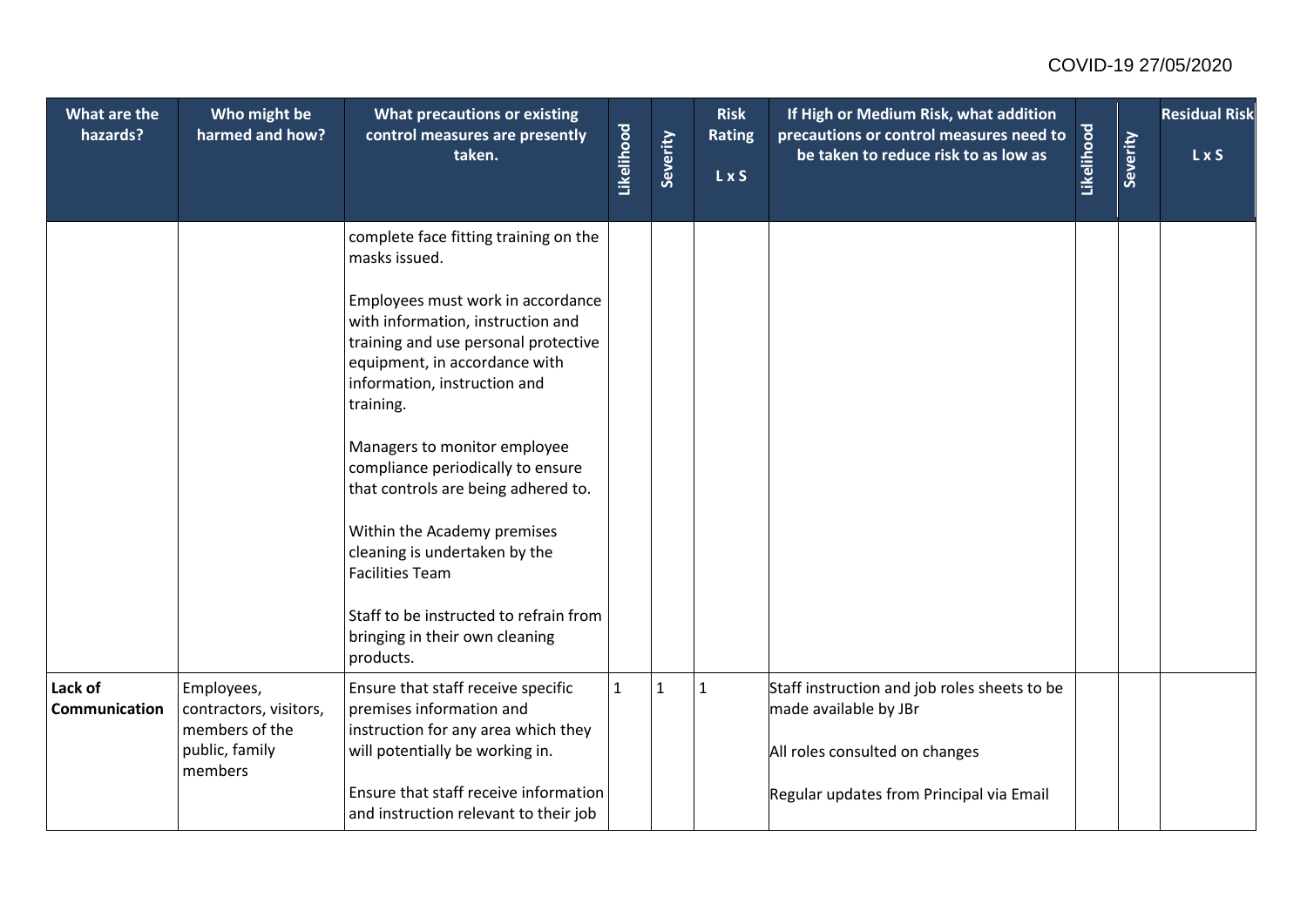| <b>What are the</b><br>hazards?                                                          | Who might be<br>harmed and how?                               | What precautions or existing<br>control measures are presently<br>taken.                                                                                                                                                         | Likelihood   | Severity | <b>Risk</b><br><b>Rating</b><br>L x S | If High or Medium Risk, what addition<br>precautions or control measures need to<br>be taken to reduce risk to as low as                                                                                         | Likelihood | Severity | <b>Residual Risk</b><br>LxS |
|------------------------------------------------------------------------------------------|---------------------------------------------------------------|----------------------------------------------------------------------------------------------------------------------------------------------------------------------------------------------------------------------------------|--------------|----------|---------------------------------------|------------------------------------------------------------------------------------------------------------------------------------------------------------------------------------------------------------------|------------|----------|-----------------------------|
|                                                                                          | Contracting<br>Coronavirus                                    | role captured in this risk<br>assessment.<br>Ensure that staff are aware of the<br>contents of the COVID-19 Code of<br>Practice which outlines roles and<br>responsibilities of managers,<br>employees and premises controllers. |              |          |                                       | Essential contractors to be consulted by<br>GBa before entering facility to ensure<br>limited contact and social distancing is<br>adhered to<br>Any works in key areas to be done out of<br>hours where feasible |            |          |                             |
| childcare settings                                                                       |                                                               |                                                                                                                                                                                                                                  |              |          |                                       | Part 2 - Education & Childcare Settings (based on government guidance) Gov.uk advice Coronavirus (covid-19) Implementing protective measures in education and                                                    |            |          |                             |
| Inadequate<br>Supervision<br><b>Ratios and</b><br><b>Premises</b><br>management<br>tasks | Employees,<br>children/learners<br>Contracting<br>Coronavirus | 30+ Teachers and 20+ support staff<br>available work                                                                                                                                                                             | $\mathbf{1}$ | 5        | 5                                     |                                                                                                                                                                                                                  |            |          |                             |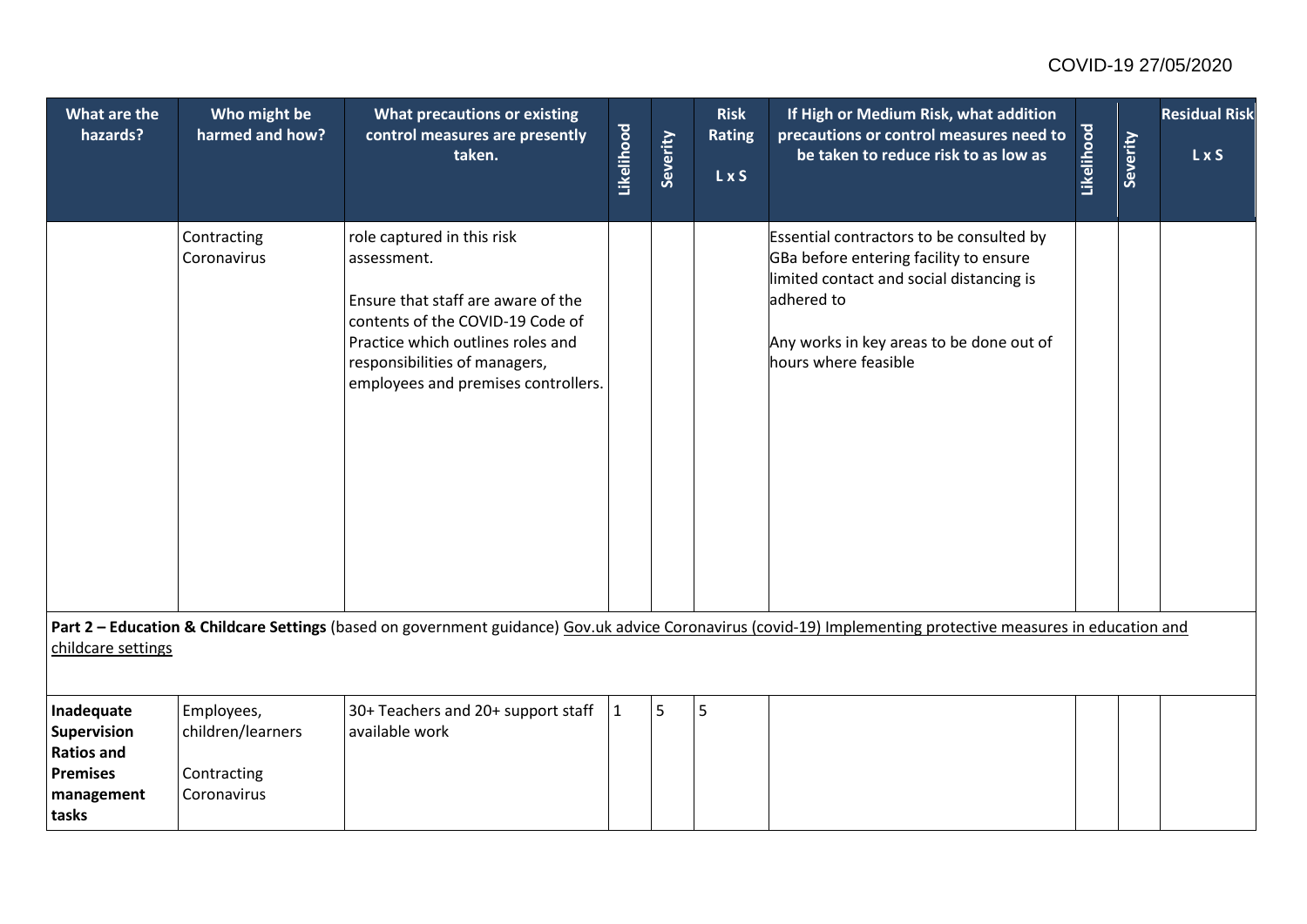| What are the<br>hazards? | Who might be<br>harmed and how? | What precautions or existing<br>control measures are presently<br>taken.                                                                                                      | Likelihood | Severity | <b>Risk</b><br><b>Rating</b><br>L x S | If High or Medium Risk, what addition<br>precautions or control measures need to<br>be taken to reduce risk to as low as | Likelihood | Severity | <b>Residual Risk</b><br>$\overline{L}$ x S |
|--------------------------|---------------------------------|-------------------------------------------------------------------------------------------------------------------------------------------------------------------------------|------------|----------|---------------------------------------|--------------------------------------------------------------------------------------------------------------------------|------------|----------|--------------------------------------------|
|                          |                                 | SLT on call and on Rota to ensure<br>there is always senior member of<br>staff on site at all operational times                                                               |            |          |                                       |                                                                                                                          |            |          |                                            |
|                          |                                 | Principal and deputies on call and on<br>Rota to ensure there is always<br>Principal or Deputy on site at all<br>operational times                                            |            |          |                                       |                                                                                                                          |            |          |                                            |
|                          |                                 | We have a rota of 3 first Aid Trained<br>staff there will be three on duty<br>throughout the day GBa KBr CRe                                                                  |            |          |                                       |                                                                                                                          |            |          |                                            |
|                          |                                 | GBa Mental Health First Aider                                                                                                                                                 |            |          |                                       |                                                                                                                          |            |          |                                            |
|                          |                                 | GWo either on site or on call as<br>Designated Safeguarding Lead                                                                                                              |            |          |                                       |                                                                                                                          |            |          |                                            |
|                          |                                 | Cho either onsite or on call as<br>SENCO                                                                                                                                      |            |          |                                       |                                                                                                                          |            |          |                                            |
|                          |                                 | 8. We have 1 x facilities Manager 2 x<br>Facilities Assistants 1 x Security 10 x<br>cleaners 3 x Lunchtime Supervisors<br>all available for work. (1 is on<br>sickness leave) |            |          |                                       |                                                                                                                          |            |          |                                            |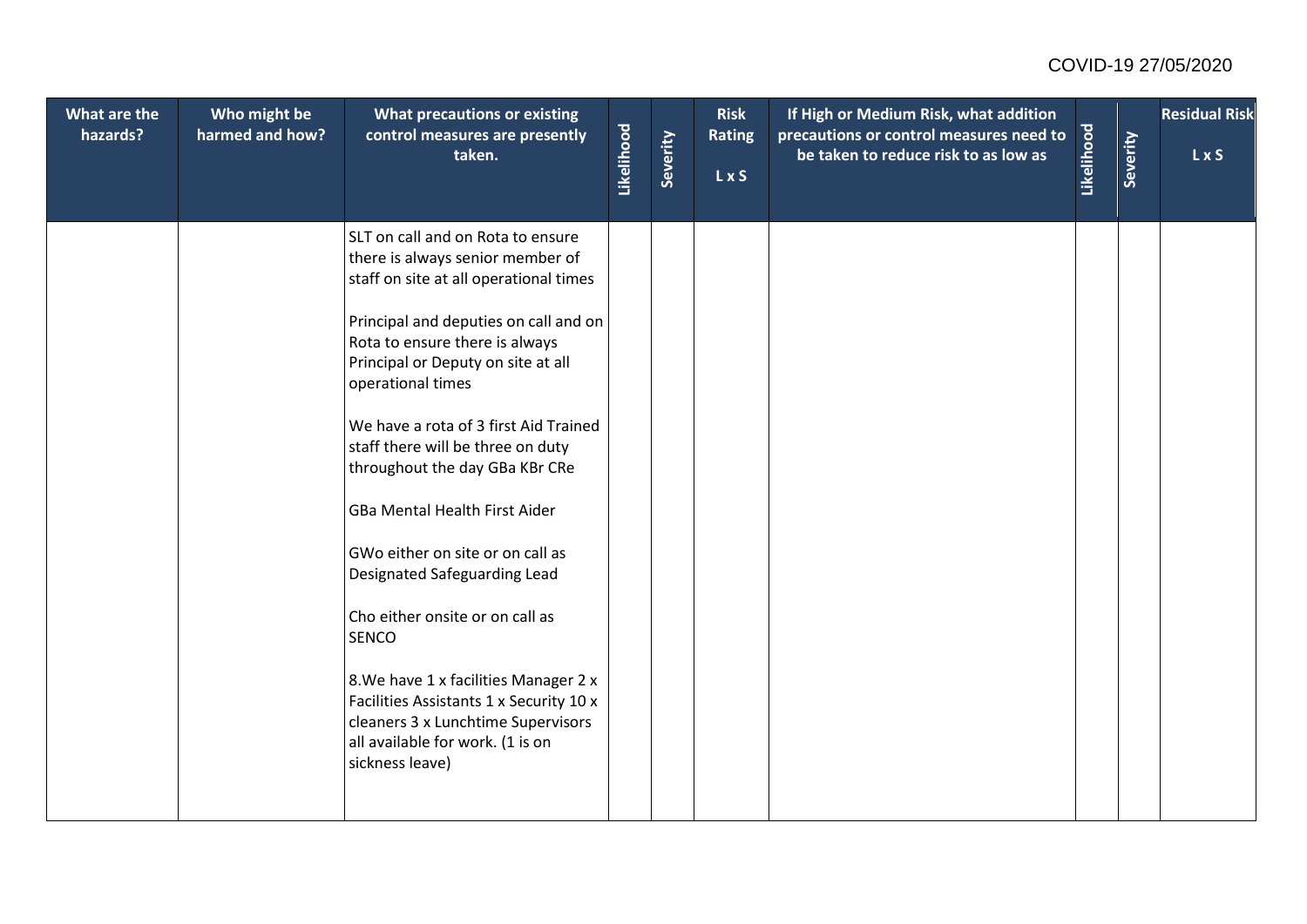| What are the<br>hazards?      | Who might be<br>harmed and how?                                                                                                         | What precautions or existing<br>control measures are presently<br>taken.                                                                                                                                                                                                                                                                                                                                                                                                                                                                                                                                                                                                                                                                                            | Likelihood   | Severity | <b>Risk</b><br><b>Rating</b><br>L x S | If High or Medium Risk, what addition<br>precautions or control measures need to<br>be taken to reduce risk to as low as                                                                                                                                                                                                                                                                                                                                                                                                                                                                                                                                                                                                                                                                                                                                                                                                                                                                                                                                                                                                                                     | Likelihood | Severity | <b>Residual Risk</b><br>L x S |
|-------------------------------|-----------------------------------------------------------------------------------------------------------------------------------------|---------------------------------------------------------------------------------------------------------------------------------------------------------------------------------------------------------------------------------------------------------------------------------------------------------------------------------------------------------------------------------------------------------------------------------------------------------------------------------------------------------------------------------------------------------------------------------------------------------------------------------------------------------------------------------------------------------------------------------------------------------------------|--------------|----------|---------------------------------------|--------------------------------------------------------------------------------------------------------------------------------------------------------------------------------------------------------------------------------------------------------------------------------------------------------------------------------------------------------------------------------------------------------------------------------------------------------------------------------------------------------------------------------------------------------------------------------------------------------------------------------------------------------------------------------------------------------------------------------------------------------------------------------------------------------------------------------------------------------------------------------------------------------------------------------------------------------------------------------------------------------------------------------------------------------------------------------------------------------------------------------------------------------------|------------|----------|-------------------------------|
| <b>Spread of</b><br>Infection | Employees,<br>children/learners,<br>contractors, visitors,<br>members of the<br>public, family<br>members<br>Contracting<br>Coronavirus | Minimise Contact - (avoid contact<br>with anyone with symptoms or signs<br>of infection)<br>Promote frequent hand cleaning<br>and good hygiene practices<br>including respiratory hygiene "catch<br>it, bin it, kill it", not touching faces,<br>nose, mouth, lidded bins.<br>Washing hands before and after<br>eating.<br>Provide lidded bins and empty<br>contents at regular intervals<br>Regular and increased cleaning -<br>cleaning of frequently touched<br>surfaces with soapy<br>water/appropriate detergent.<br>Sufficient handwashing facilities<br>available. Where there is no<br>facilities nearby, hand sanitisers to<br>be provided.<br>Minimise contact and mixing of<br>Pupils and staff groups as much as<br>possible e.g. consider class sizes, | $\mathbf{1}$ | 5        | 5                                     | There will be provision for a maximum of<br>56 year 10 students in school (in line with<br>the government guidelines) at any one time<br>with a max of 9 students per confined<br>group, who will be socially distanced from<br>one another. There will be four groups per<br>day invited into school. This group will not<br>change over the course of their time in<br>school up until the Summer holiday period.<br>The English area will be used and the same<br>group will use the same allocated<br>classroom and seat every time they attend.<br>This will provide provision for the full year<br>10 cohort over 4 days from Monday to<br>Thursday<br>The students will arrive with their groups in<br>a staggered time format (as per<br>government guidelines) to make sure there<br>is as little interaction between the groups<br>as possible. The teacher taking the first<br>lesson will greet the students in the year 7<br>yard. They will line up and stand 2m apart<br>and the session 1 teaching staff will escort<br>them in. The pupils will be supervised<br>washing hands The pupils will use the same<br>desk every time they attend. | 11         |          | 5                             |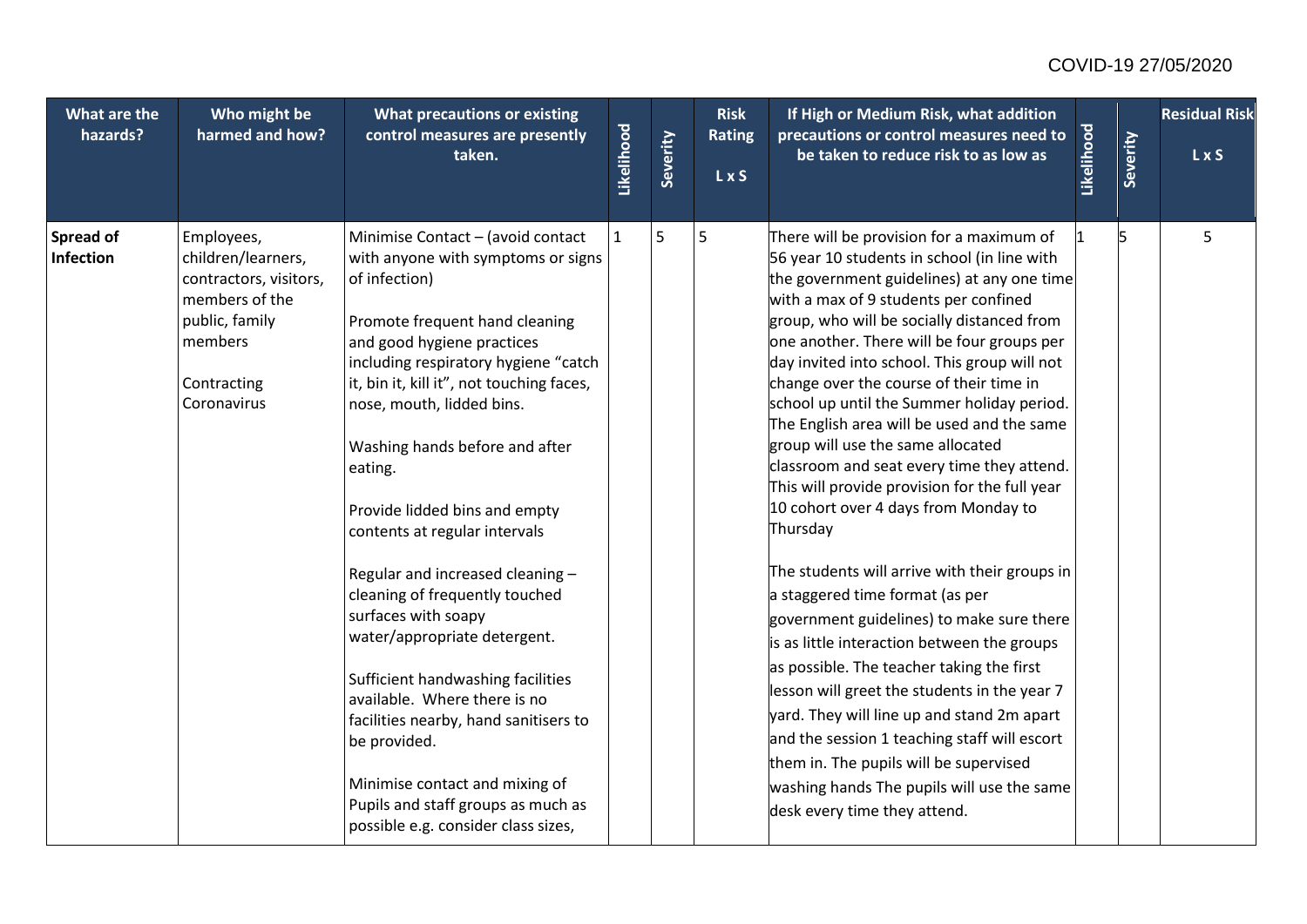| What are the<br>hazards? | Who might be<br>harmed and how? | What precautions or existing<br>control measures are presently                                                                                                                                                                                                                                                                                                                                                                                                                                                                                                                                                                                                                                                                                                                                                                                                                                                    |            |          | <b>Risk</b><br><b>Rating</b> | If High or Medium Risk, what addition<br>precautions or control measures need to                                                                                                                                                                                                                                                                                                                                                                                                                                                                                                                                                                                                                                                                                                                                                                                                                                                            |            |          | <b>Residual Risk</b> |
|--------------------------|---------------------------------|-------------------------------------------------------------------------------------------------------------------------------------------------------------------------------------------------------------------------------------------------------------------------------------------------------------------------------------------------------------------------------------------------------------------------------------------------------------------------------------------------------------------------------------------------------------------------------------------------------------------------------------------------------------------------------------------------------------------------------------------------------------------------------------------------------------------------------------------------------------------------------------------------------------------|------------|----------|------------------------------|---------------------------------------------------------------------------------------------------------------------------------------------------------------------------------------------------------------------------------------------------------------------------------------------------------------------------------------------------------------------------------------------------------------------------------------------------------------------------------------------------------------------------------------------------------------------------------------------------------------------------------------------------------------------------------------------------------------------------------------------------------------------------------------------------------------------------------------------------------------------------------------------------------------------------------------------|------------|----------|----------------------|
|                          |                                 | taken.                                                                                                                                                                                                                                                                                                                                                                                                                                                                                                                                                                                                                                                                                                                                                                                                                                                                                                            | Likelihood | Severity | <b>LxS</b>                   | be taken to reduce risk to as low as                                                                                                                                                                                                                                                                                                                                                                                                                                                                                                                                                                                                                                                                                                                                                                                                                                                                                                        | Likelihood | Severity | LxS                  |
|                          |                                 | rota systems, altering the<br>environment layout, changing<br>timetables, stagger start and finish<br>times, stagger break times for staff,<br>etc.<br>Current government guidance<br>suggests that Schools & other<br>educational / childcare settings<br>should not require staff, children or<br>learners to wear face coverings or<br>face masks. Unless proving intimate<br>care or the child is displaying<br>symptoms of covid-19 until<br>collected. (Children / young people<br>may not be able handle/wear them<br>as directed, increasing risk of<br>transmission)<br>Additional control measures should<br>be in place i.e. limiting<br>mixing/contact of groups, 2 metres<br>social distancing where possible,<br>room layouts, one way systems,<br>keep left in corridors and stairs, etc.<br>Ventilation by opening windows and<br>propping non-fire doors - Please<br>note fire doors must not be |            |          |                              | Weather permitting, the break times will be<br>in the yard the students entered from and<br>will be supervised by the Support member<br>of staff. The Support member of staff will<br>escort the pupils in and out. Strict social<br>distancing rules will be in place.<br>The Support member of staff will monitor<br>the use of the toilets ensuring the pupils<br>follow the full behaviour policy. The<br>support member of staff will also conduct<br>an individual student welfare meeting.<br>All the students will be sat 2m apart in the<br>classrooms.<br>The groups will arrive and depart ten<br>minutes apart, there will be no mixing<br>between groups. The class teacher will<br>escort each group offsite at the end of their<br>last lesson. Students are advised to go<br>straight home. No waiting for members<br>from other groups will be permitted.<br>Hand Washing will be enforced regularly<br>throughout the day |            |          |                      |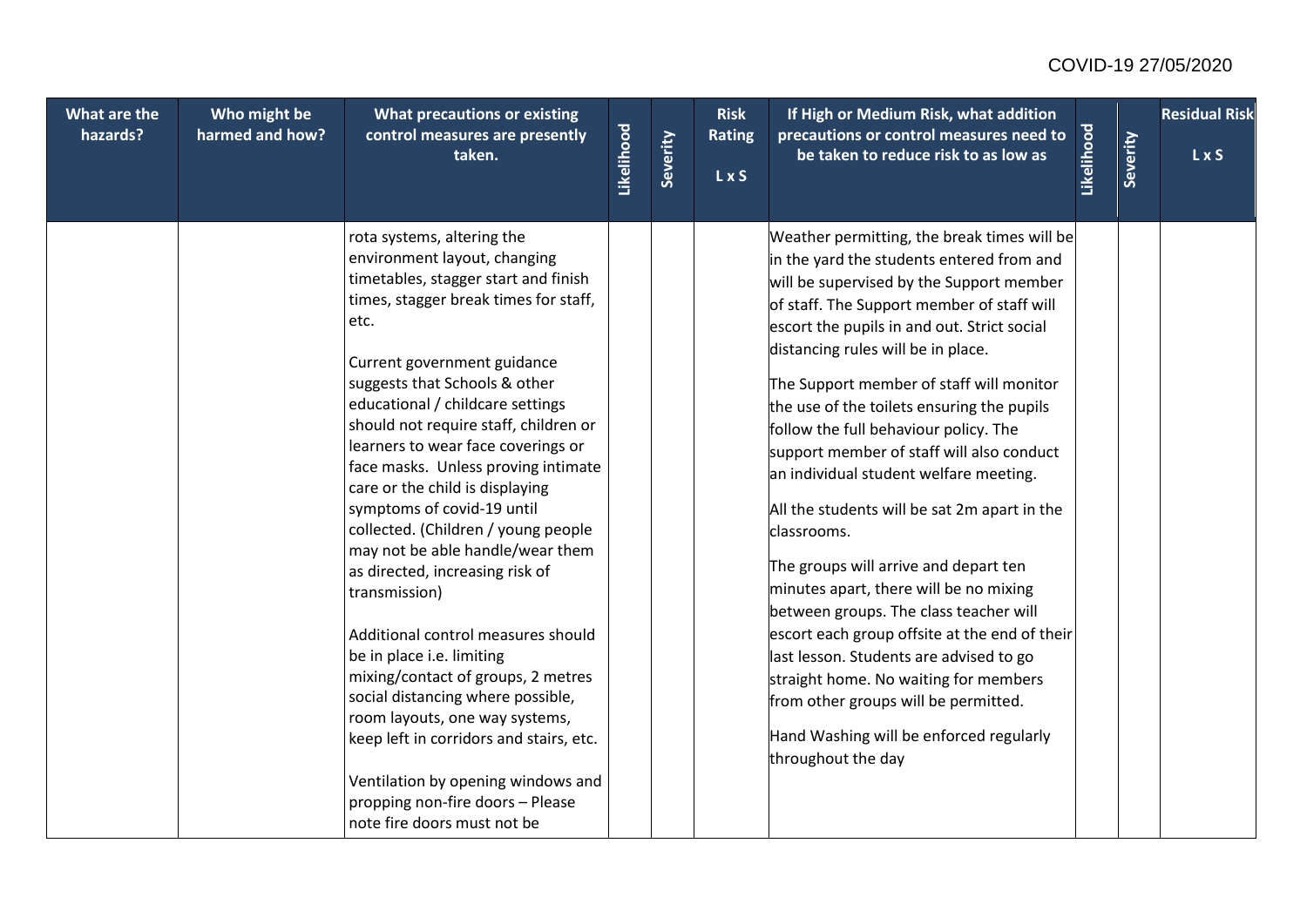| What are the<br>hazards? | Who might be<br>harmed and how? | What precautions or existing<br>control measures are presently<br>taken.                                                                            | Likelihood | Severity | <b>Risk</b><br>Rating<br>L x S | If High or Medium Risk, what addition<br>precautions or control measures need to<br>be taken to reduce risk to as low as                                                                                                                                                                                                                                                                                                                                                                                                                                                                                                                                                                                                                                                                                                           | Likelihood | Severity | <b>Residual Risk</b><br>L x S |
|--------------------------|---------------------------------|-----------------------------------------------------------------------------------------------------------------------------------------------------|------------|----------|--------------------------------|------------------------------------------------------------------------------------------------------------------------------------------------------------------------------------------------------------------------------------------------------------------------------------------------------------------------------------------------------------------------------------------------------------------------------------------------------------------------------------------------------------------------------------------------------------------------------------------------------------------------------------------------------------------------------------------------------------------------------------------------------------------------------------------------------------------------------------|------------|----------|-------------------------------|
|                          |                                 | propped, only by use of an approved<br>closing device<br>Any Fighting/self Harming<br>Stress/Crisis verbal de-escalation to<br>be carried out       |            |          |                                | A two person cleaning crew will be based in<br>the English Dept. from the hours 0800-1600<br>regularly cleaning these areas and toilets<br>On an evening between the hours 1500-<br>1900, a 6 person cleaning crew will deep<br>clean all the areas used in the Academy on<br>that day<br>Should the need for restrictive intervention<br>arise, as outlined in the Academy's<br>Behaviour Policy, the SLT in charge of the<br>Academy will make the decision whether or<br>not to use restraint. The preferred course<br>of action will be one of an 'open door<br>allowing student to leave'. Should restraint<br>be the only option to secure health and<br>safety, the SLT in charge will take the<br>lead. PPE will be on hand in boxes marked<br>"Restraint" and staff will be advised to<br>wash hands and face thoroughly. |            |          |                               |
|                          |                                 | Where a child displays symptoms of<br>the virus ensure they are isolated<br>away from other children and staff.<br>Staff giving care until they are |            |          |                                | Should a child display COVID-19 Symptoms<br>they will be isolated in Main reception until<br>they can be picked up.                                                                                                                                                                                                                                                                                                                                                                                                                                                                                                                                                                                                                                                                                                                |            |          |                               |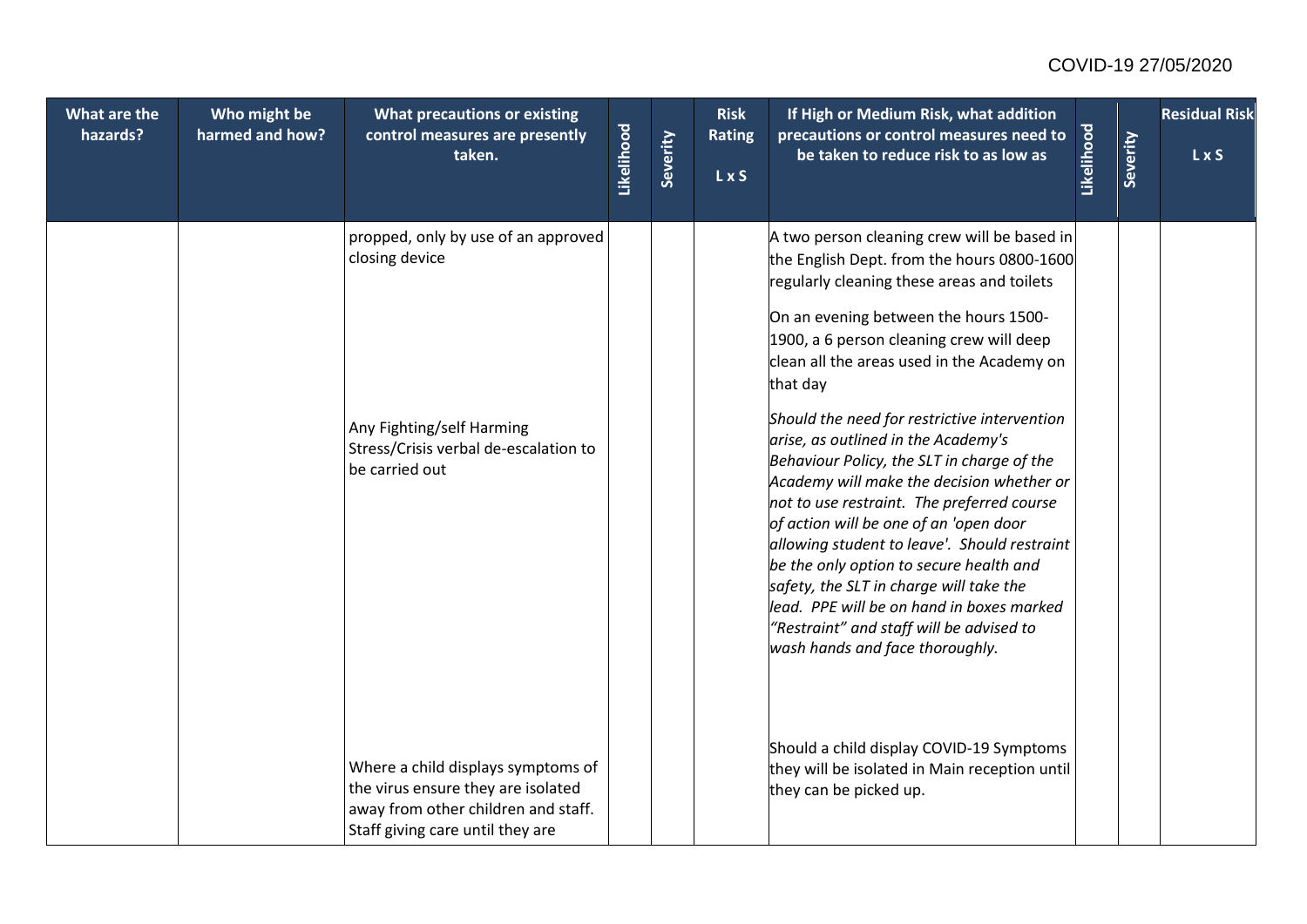| What are the | Who might be    | <b>What precautions or existing</b>                                       |            |          | <b>Risk</b>                 | If High or Medium Risk, what addition                                                                                                           |            |          | <b>Residual Risk</b> |
|--------------|-----------------|---------------------------------------------------------------------------|------------|----------|-----------------------------|-------------------------------------------------------------------------------------------------------------------------------------------------|------------|----------|----------------------|
| hazards?     | harmed and how? | control measures are presently<br>taken.                                  | Likelihood | Severity | <b>Rating</b><br><b>LxS</b> | precautions or control measures need to<br>be taken to reduce risk to as low as                                                                 | Likelihood | Severity | LxS                  |
|              |                 | collected should follow PPE<br>guidance including doffing and<br>donning. |            |          |                             | The rooms will be deep cleaned and<br>"fogged". The students and Teacher will be<br>sent home and told to self-isolate for 1<br>week            |            |          |                      |
|              |                 |                                                                           |            |          |                             | Testing is made available to staff and their<br>families                                                                                        |            |          |                      |
|              |                 |                                                                           |            |          |                             | Alcohol hand gel, masks tissues and gloves<br>as well as sanitizing spray and blue roll<br>available in all classes and areas                   |            |          |                      |
|              |                 |                                                                           |            |          |                             | Photo copiers limited to Main office,<br>English Base and D07 sanitizing spray<br>available in these areas to wipe down<br>before and after use |            |          |                      |
|              |                 |                                                                           |            |          |                             | Signage to include wash hands maximum<br>limits of offices and classrooms catch it bin<br>it kill it throughout the academy                     |            |          |                      |
|              |                 |                                                                           |            |          |                             | Bins have been replaced with Pedal bins or<br>wing lid bins in key areas                                                                        |            |          |                      |
|              |                 |                                                                           |            |          |                             | Pupils/staff advised to wear clean clothing<br>when attending school                                                                            |            |          |                      |
|              |                 |                                                                           |            |          |                             | All non-hard surfaces either removed or<br>covered with vinyl sheets to ensure                                                                  |            |          |                      |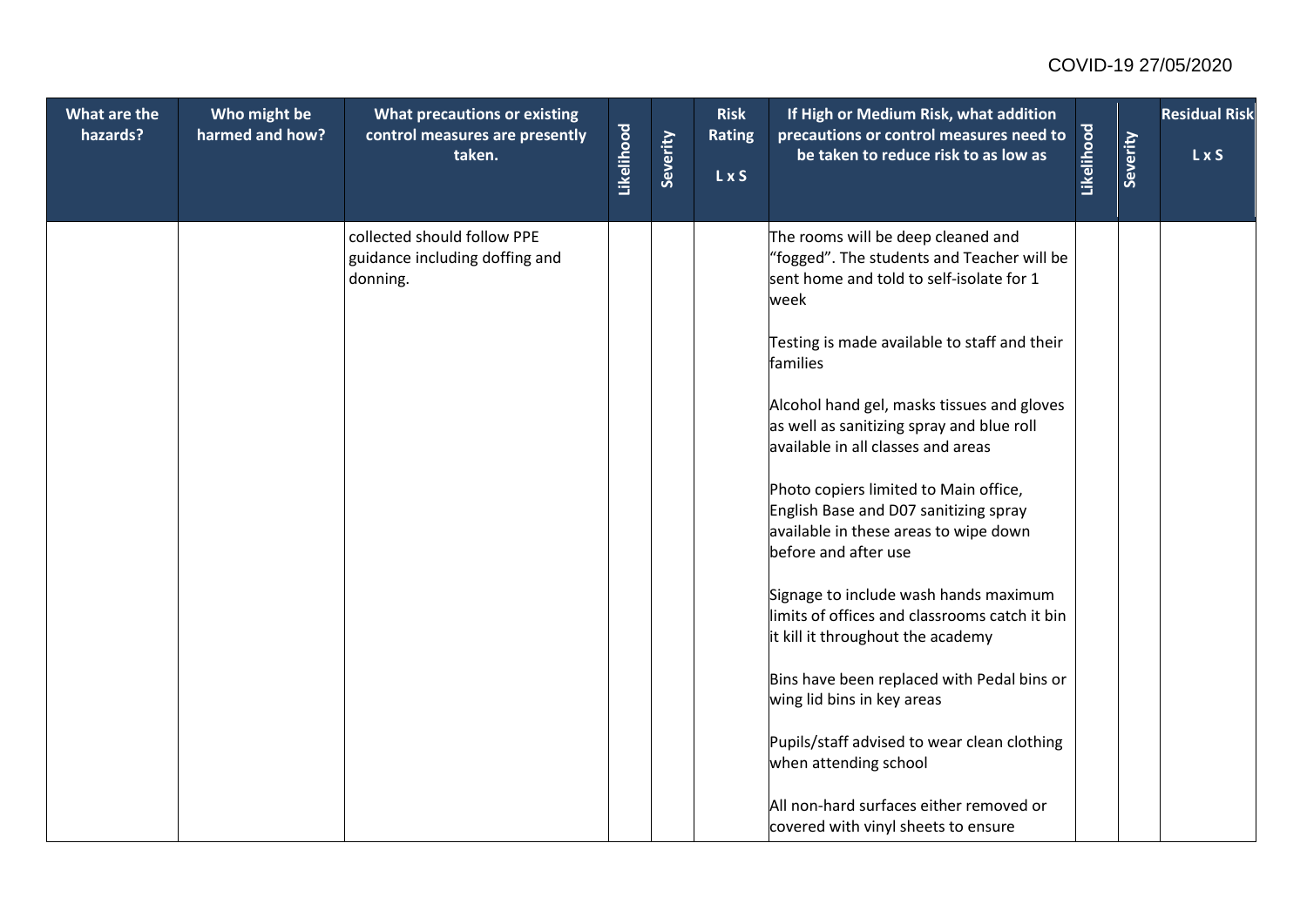| What are the<br>hazards?                                  | Who might be<br>harmed and how?                                                                                                         | <b>What precautions or existing</b><br>control measures are presently<br>taken.                                                                                                                                                                                                                                                                                                                                                              | Likelihood | Severity | <b>Risk</b><br>Rating<br>L x S | If High or Medium Risk, what addition<br>precautions or control measures need to<br>be taken to reduce risk to as low as                                                                                                                                                                                                                                                                                                                                                                                                                                                                              | Likelihood | Severity | <b>Residual Risk</b><br>L x S |
|-----------------------------------------------------------|-----------------------------------------------------------------------------------------------------------------------------------------|----------------------------------------------------------------------------------------------------------------------------------------------------------------------------------------------------------------------------------------------------------------------------------------------------------------------------------------------------------------------------------------------------------------------------------------------|------------|----------|--------------------------------|-------------------------------------------------------------------------------------------------------------------------------------------------------------------------------------------------------------------------------------------------------------------------------------------------------------------------------------------------------------------------------------------------------------------------------------------------------------------------------------------------------------------------------------------------------------------------------------------------------|------------|----------|-------------------------------|
|                                                           |                                                                                                                                         |                                                                                                                                                                                                                                                                                                                                                                                                                                              |            |          |                                | appropriate disinfection can be carried out<br>by cleaners<br>Handles light switches handrails etc. as well<br>as all communal items- microwaves kettles<br>letc. have increased disinfection scheduled<br>Extended levels of stock are held to prevent<br>low levels occurring                                                                                                                                                                                                                                                                                                                       |            |          |                               |
| <b>Contact due to</b><br>size of class or<br>groups sizes | Employees,<br>children/learners,<br>contractors, visitors,<br>members of the<br>public, family<br>members<br>Contracting<br>Coronavirus | Reduced contact between people as<br>much as possible - only mix in small,<br>consistent groups. Each small group<br>to avoid contact with other people<br>and groups.<br>Where possible ensure same<br>children and teaching/support staff<br>are allocated to the same group<br>each day - do not mixi groups<br>where possible<br>Identify and allocate small class /<br>group sizes considering; priority<br>groups, supervision ratios, |            |          |                                | There will be provision for a maximum of<br>56 year 10 students in school (in line with<br>the government guidelines) at any one time<br>with a max of 6 students per confined<br>group, who will be socially distanced from<br>one another. There will be four groups per<br>day invited into school. This group will not<br>change over the course of their time in<br>school up until the Summer holiday period.<br>The English area will be used and the same<br>group will use the same allocated<br>classroom and seat every time they attend.<br>This will provide provision for the full year |            |          |                               |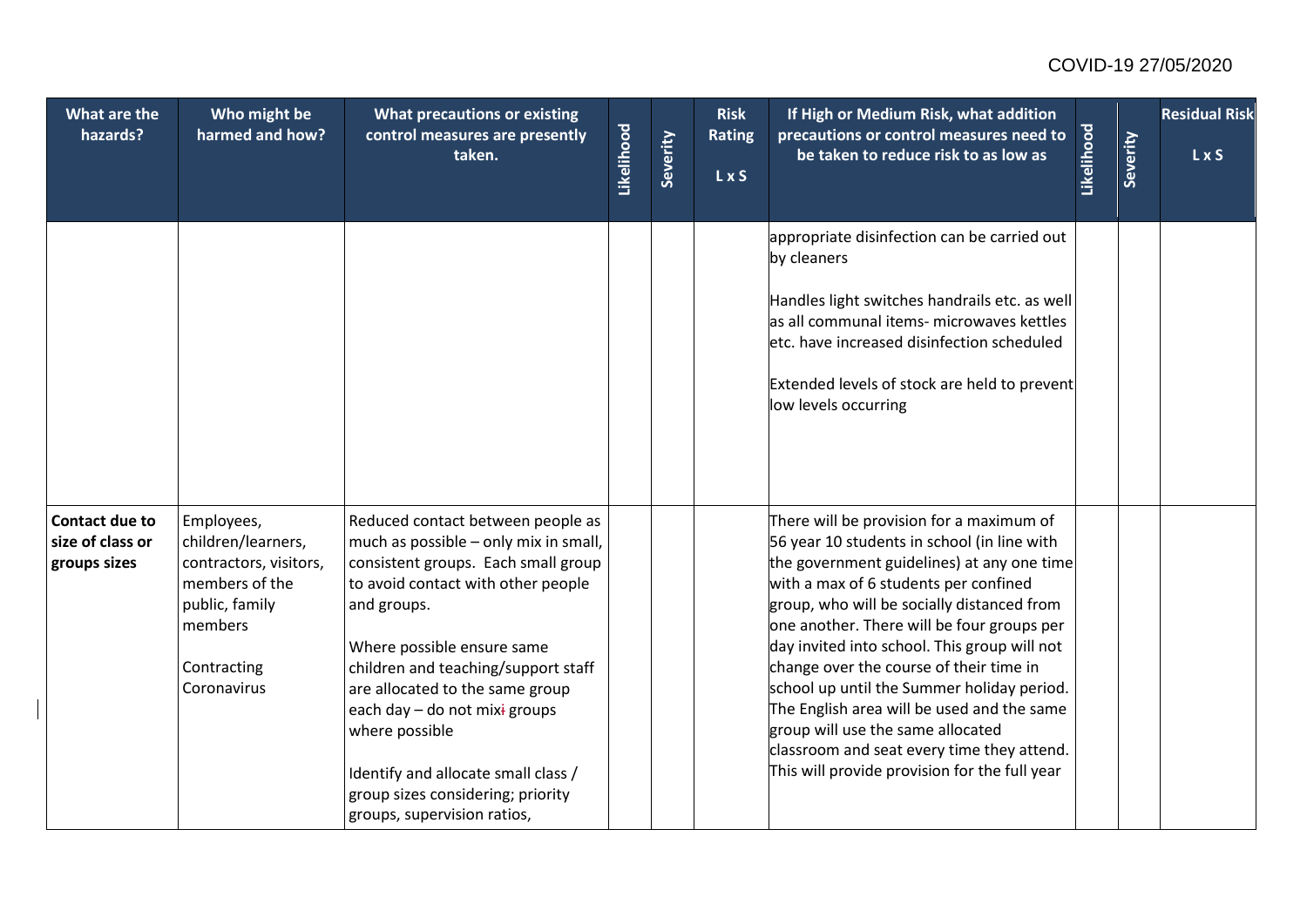| What are the<br>hazards? | Who might be<br>harmed and how? | What precautions or existing<br>control measures are presently<br>taken.                                                                                                                                                                | Likelihood | Severity | <b>Risk</b><br><b>Rating</b><br>L x S | If High or Medium Risk, what addition<br>precautions or control measures need to<br>be taken to reduce risk to as low as                                                                                                                                                                                                                                                                                                                                                                                                                                                                                                                                                                                                                                                                                                                                                                                                                                                                                  | Likelihood | Severity | <b>Residual Risk</b><br><b>LxS</b> |
|--------------------------|---------------------------------|-----------------------------------------------------------------------------------------------------------------------------------------------------------------------------------------------------------------------------------------|------------|----------|---------------------------------------|-----------------------------------------------------------------------------------------------------------------------------------------------------------------------------------------------------------------------------------------------------------------------------------------------------------------------------------------------------------------------------------------------------------------------------------------------------------------------------------------------------------------------------------------------------------------------------------------------------------------------------------------------------------------------------------------------------------------------------------------------------------------------------------------------------------------------------------------------------------------------------------------------------------------------------------------------------------------------------------------------------------|------------|----------|------------------------------------|
|                          |                                 | teacher/assistant shortages,<br>vulnerable children, space available<br>in class rooms / learning spaces<br>In addition to hygiene and cleaning<br>measures as above risk of<br>transmission will be reduced (Public<br>Health England) |            |          |                                       | 10 cohort over 4 days from Monday to<br>Thursday<br>The students will arrive with their groups in<br>a staggered time format (as per<br>government guidelines) to make sure there<br>is as little interaction between the groups<br>as possible. The teacher taking the first<br>lesson will greet the students in the year 7<br>yard. They will line up and stand 2m apart<br>and the session 1 teaching staff will escort<br>them in. The pupils will use the same desk<br>every time they attend.<br>Weather permitting, the break times will be<br>in the yard the students entered from and<br>will be supervised by the Support member<br>of staff. The Support member of staff will<br>escort the pupils in and out. Strict social<br>distancing rules will be in place.<br>The Support member of staff will monitor<br>the use of the toilets ensuring the pupils<br>follow the full behaviour policy. The<br>support member of staff will also conduct<br>an individual student welfare meeting. |            |          |                                    |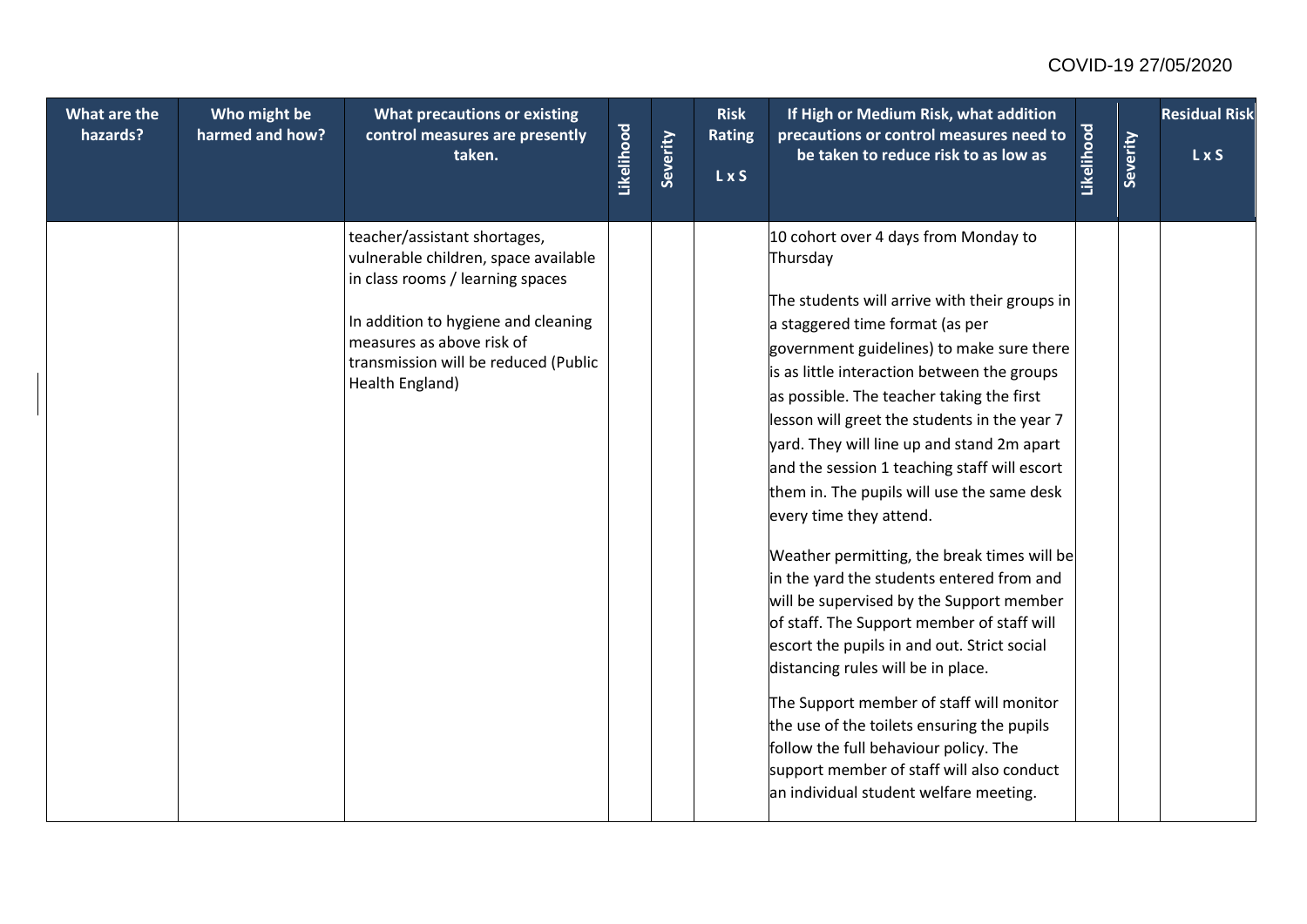| What are the<br>hazards? | Who might be<br>harmed and how? | What precautions or existing<br>control measures are presently<br>taken. | Likelihood | Severity | <b>Risk</b><br><b>Rating</b><br>L x S | If High or Medium Risk, what addition<br>precautions or control measures need to<br>be taken to reduce risk to as low as                                                                                                                                                                                                                                                                                                                                                                                                                                                                                                                                                                                                                                                                                                                                                                                                                                                                                                                                                            | Likelihood | Severity | <b>Residual Risk</b><br>L x S |
|--------------------------|---------------------------------|--------------------------------------------------------------------------|------------|----------|---------------------------------------|-------------------------------------------------------------------------------------------------------------------------------------------------------------------------------------------------------------------------------------------------------------------------------------------------------------------------------------------------------------------------------------------------------------------------------------------------------------------------------------------------------------------------------------------------------------------------------------------------------------------------------------------------------------------------------------------------------------------------------------------------------------------------------------------------------------------------------------------------------------------------------------------------------------------------------------------------------------------------------------------------------------------------------------------------------------------------------------|------------|----------|-------------------------------|
|                          |                                 |                                                                          |            |          |                                       | All the students will be sat 2m apart in the<br>classrooms.<br>The groups will arrive and depart ten<br>minutes apart, there will be no mixing<br>between groups. The class teacher will<br>escort each group offsite at the end of the<br>their last lesson. Students are advised to go<br>straight home. No waiting for members<br>from other groups will be permitted.<br>A two person cleaning crew will be based in<br>the English Dept. from the hours 0800-1600<br>regularly cleaning these areas and toilets<br>On an evening between the hours 1500-<br>1900, a 6 person cleaning crew will deep<br>clean all the areas used in the Academy on<br>that day<br>Should the need for restrictive intervention<br>arise, as outlined in the Academy's<br>Behaviour Policy, the SLT in charge of the<br>Academy will make the decision whether or<br>not to use restraint. The preferred course<br>of action will be one of an 'open door<br>allowing student to leave'. Should restraint<br>be the only option to secure health and<br>safety, the SLT in charge will take the |            |          |                               |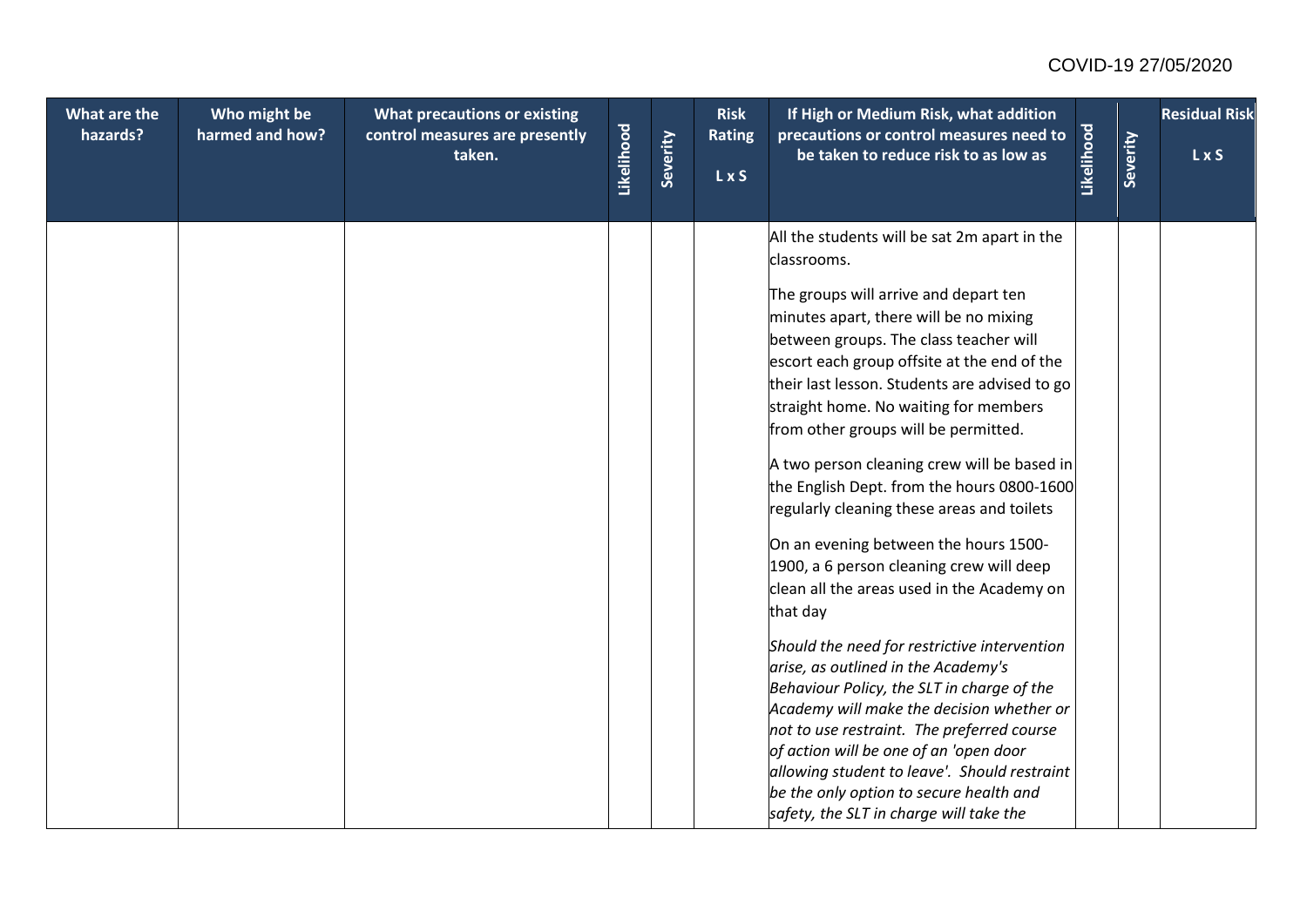| What are the<br>hazards?                           | Who might be<br>harmed and how?                                                                                                         | What precautions or existing<br>control measures are presently<br>taken.                                                                                                                                                                                                                                                                                                                                                                         | Likelihood   | Severity | <b>Risk</b><br><b>Rating</b><br>L x S | If High or Medium Risk, what addition<br>precautions or control measures need to<br>be taken to reduce risk to as low as                                                                                                                                                                                                                                                                                                                                                                                                                                | Likelihood | Severity | <b>Residual Risk</b><br>L x S |
|----------------------------------------------------|-----------------------------------------------------------------------------------------------------------------------------------------|--------------------------------------------------------------------------------------------------------------------------------------------------------------------------------------------------------------------------------------------------------------------------------------------------------------------------------------------------------------------------------------------------------------------------------------------------|--------------|----------|---------------------------------------|---------------------------------------------------------------------------------------------------------------------------------------------------------------------------------------------------------------------------------------------------------------------------------------------------------------------------------------------------------------------------------------------------------------------------------------------------------------------------------------------------------------------------------------------------------|------------|----------|-------------------------------|
|                                                    |                                                                                                                                         |                                                                                                                                                                                                                                                                                                                                                                                                                                                  |              |          |                                       | lead. PPE will be on hand and staff will be<br>advised to wash hands and face thoroughly.                                                                                                                                                                                                                                                                                                                                                                                                                                                               |            |          |                               |
| <b>Transit in and</b><br>around school<br>premises | Employees,<br>children/learners,<br>contractors, visitors,<br>members of the<br>public, family<br>members<br>Contracting<br>Coronavirus | Refresh school timetable to<br>minimise contact<br>*content of lessons and learning<br>activities which are suitable<br>*Reduce movement around schools<br>where possible<br>*No assembly groups<br>*Stagger break times / lunch times<br>*Meeting, toilet and welfare<br>arrangements for staff<br>*Stagger drop off/pick up times - 1<br>parent/guardian only to minimise<br>adult to adult contact and avoid<br>gatherings at entrance points | $\mathbf{1}$ | 5        | 5                                     | Minimal transit permitted English base and 1<br>IT only to be used<br>Main Gates to be locked to prevent drop<br>offs/pickups in school grounds signage for<br>delivery drivers to contact Facilities<br>Management<br>Food brought to rooms for staff and<br>students in YR 10 "Bubble"<br>Male Staff toilet re-located to Disabled<br>toilet at student services<br>Yard coned and taped off into three areas<br>to cope with increased numbers and<br>supervision<br>Separate entrances for YR 10 students and<br>Key worker/SEND/Venerable students |            | 15       | 5                             |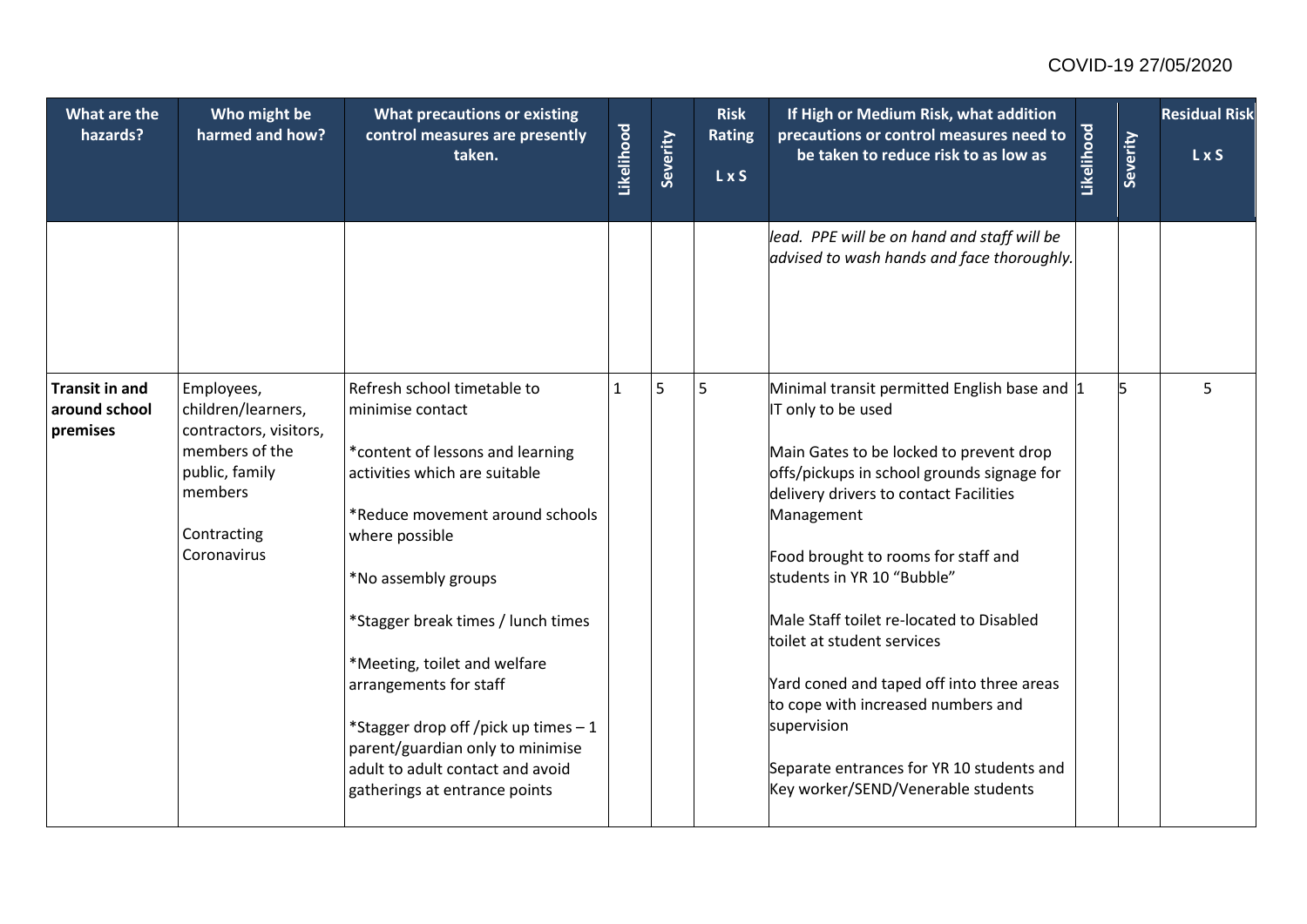| What are the<br>hazards? | Who might be<br>harmed and how? | What precautions or existing<br>control measures are presently<br>taken.                                                                                                                                                                                                                                                                                                                                                                                                                                                                                                                                                                                                                                                                                     | Likelihood | Severity | <b>Risk</b><br><b>Rating</b><br><b>LxS</b> | If High or Medium Risk, what addition<br>precautions or control measures need to<br>be taken to reduce risk to as low as                                                                                                                                                                  | Likelihood | Severity | <b>Residual Risk</b><br>L x S |
|--------------------------|---------------------------------|--------------------------------------------------------------------------------------------------------------------------------------------------------------------------------------------------------------------------------------------------------------------------------------------------------------------------------------------------------------------------------------------------------------------------------------------------------------------------------------------------------------------------------------------------------------------------------------------------------------------------------------------------------------------------------------------------------------------------------------------------------------|------------|----------|--------------------------------------------|-------------------------------------------------------------------------------------------------------------------------------------------------------------------------------------------------------------------------------------------------------------------------------------------|------------|----------|-------------------------------|
|                          |                                 | *Gates closed mornings and evening<br>drop off times<br>*No parent to be allowed in the<br>school/premises unless absolutely<br>necessary and agreed by Principal<br>with special arrangements<br>communicated<br>*No peripatetic workers, external<br>support staff, Parents to be allowed<br>into school/premises<br>*Increase remote education to<br>reduce time of premises for older<br>children<br>Each small group should keep at<br>least 2 metres apart however it may<br>not be possible to avoid brief<br>transitory contact e.g. in corridors<br>Staff to make use of radios/phones<br>to communicate when groups are<br>on the move around the premises,<br>follow planned timetables to work<br>together to minimise contact where<br>possible |            |          |                                            | Different colored 2m lines outside to mark<br>entry exit of building to ensure social<br>distancing is upheld-<br>Blue = $Yr$ 10<br>Green = Key worker/SEND/Venerable<br>students<br>Lines inside school on floor identifying 2m<br>distancing to guide student and staff to key<br>areas |            |          |                               |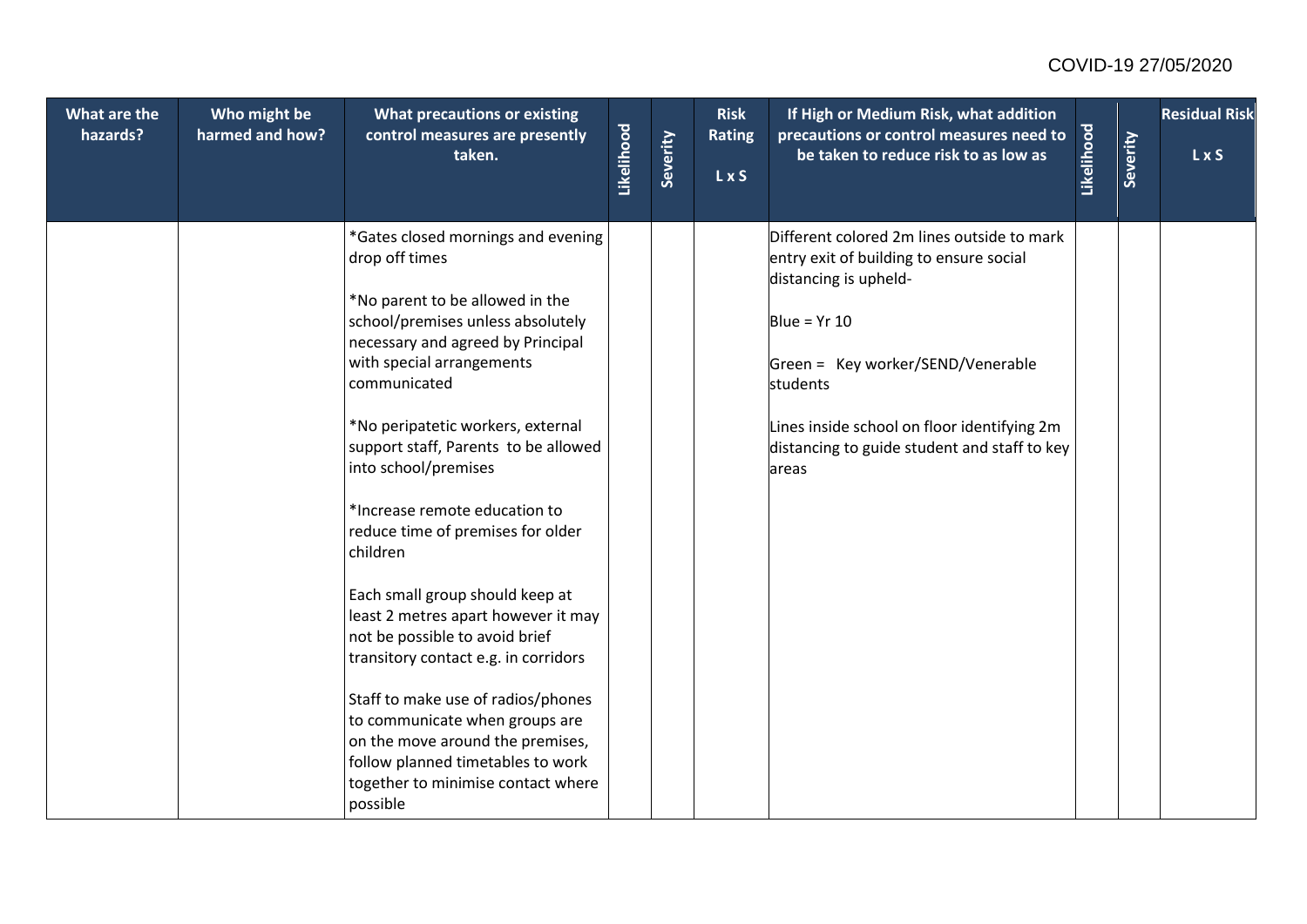| What are the<br>hazards? | Who might be<br>harmed and how?                                                                                                         | What precautions or existing<br>control measures are presently<br>taken.                                                                                                                                                                                                                                                        | Likelihood   | Severity | <b>Risk</b><br><b>Rating</b><br>L x S | If High or Medium Risk, what addition<br>precautions or control measures need to<br>be taken to reduce risk to as low as                                                                                                                                                                                                                                                                                                                                                                                                                                                                                                                                                                                                                                                                                                                                                                                                                                                                                                                                                                                      | Likelihood | Severity | <b>Residual Risk</b><br>L x S |
|--------------------------|-----------------------------------------------------------------------------------------------------------------------------------------|---------------------------------------------------------------------------------------------------------------------------------------------------------------------------------------------------------------------------------------------------------------------------------------------------------------------------------|--------------|----------|---------------------------------------|---------------------------------------------------------------------------------------------------------------------------------------------------------------------------------------------------------------------------------------------------------------------------------------------------------------------------------------------------------------------------------------------------------------------------------------------------------------------------------------------------------------------------------------------------------------------------------------------------------------------------------------------------------------------------------------------------------------------------------------------------------------------------------------------------------------------------------------------------------------------------------------------------------------------------------------------------------------------------------------------------------------------------------------------------------------------------------------------------------------|------------|----------|-------------------------------|
| Classroom<br>layouts     | Employees,<br>children/learners,<br>contractors, visitors,<br>members of the<br>public, family<br>members<br>Contracting<br>Coronavirus | Where possible, ensure the same<br>groups use the same class rooms<br>areas each day - thorough cleaning<br>at end of each day<br>Maintain space between seats and<br>desks, workshop areas, science labs.<br>Remove unnecessary items from<br>class rooms and learning areas to<br>increase space for movement in the<br>area. | $\mathbf{1}$ | 5        | 5                                     | There will be provision for a maximum of<br>42 year 10 students in school (in line with<br>the government guidelines) at any one time<br>with a max of 6 students per confined<br>group, who will be socially distanced from<br>one another. There will be four groups per<br>day invited into school. This group will not<br>change over the course of their time in<br>school up until the Summer holiday period.<br>The English area will be used and the same<br>group will use the same allocated<br>classroom and seat every time they attend.<br>This will provide provision for the full year<br>10 cohort over 4 days from Monday to<br>Thursday<br>The students will arrive with their groups in<br>a staggered time format (as per<br>government guidelines) to make sure there<br>is as little interaction between the groups<br>as possible. The teacher taking the first<br>lesson will greet the students in the year 7<br>yard. They will line up and stand 2m apart<br>and the session 1 teaching staff will escort<br>them in. The pupils will use the same desk<br>every time they attend. | 11         |          | 5                             |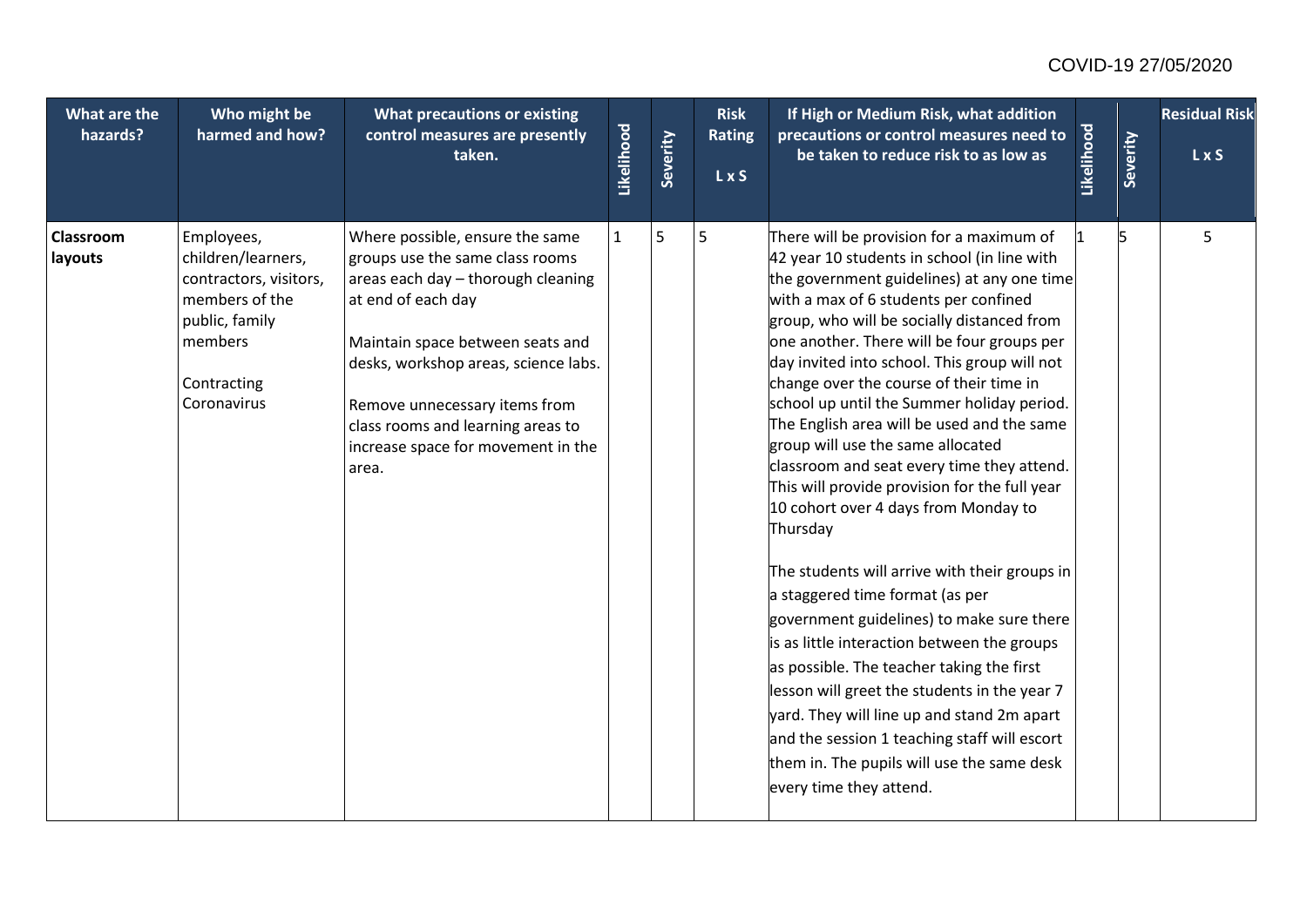| What are the<br>hazards? | Who might be<br>harmed and how? | What precautions or existing<br>control measures are presently<br>taken. | Likelihood | Severity | <b>Risk</b><br><b>Rating</b><br>LxS | If High or Medium Risk, what addition<br>precautions or control measures need to<br>be taken to reduce risk to as low as                                                                                                                                                                                                                                                                                                                                                                                                                                                                                                                                                                                                                                                                                                                                                                                                                                                                                                  | Likelihood | Severity | <b>Residual Risk</b><br>LxS |
|--------------------------|---------------------------------|--------------------------------------------------------------------------|------------|----------|-------------------------------------|---------------------------------------------------------------------------------------------------------------------------------------------------------------------------------------------------------------------------------------------------------------------------------------------------------------------------------------------------------------------------------------------------------------------------------------------------------------------------------------------------------------------------------------------------------------------------------------------------------------------------------------------------------------------------------------------------------------------------------------------------------------------------------------------------------------------------------------------------------------------------------------------------------------------------------------------------------------------------------------------------------------------------|------------|----------|-----------------------------|
|                          |                                 |                                                                          |            |          |                                     | Weather permitting, the break times will be<br>in the yard the students entered from and<br>will be supervised by the Support member<br>of staff. The Support member of staff will<br>escort the pupils in and out. Strict social<br>distancing rules will be in place.<br>The Support member of staff will monitor<br>the use of the toilets ensuring the pupils<br>follow the full behaviour policy. The<br>support member of staff will also conduct<br>an individual student welfare meeting.<br>All the students will be sat 2m apart in the<br>classrooms.<br>The groups will arrive and depart ten<br>minutes apart, there will be no mixing<br>between groups. The class teacher will<br>escort each group offsite at the end of the<br>their last lesson. Students are advised to go<br>straight home. No waiting for members<br>from other groups will be permitted.<br>A two person cleaning crew will be based in<br>the English Dept. from the hours 0800-1600<br>regularly cleaning these areas and toilets |            |          |                             |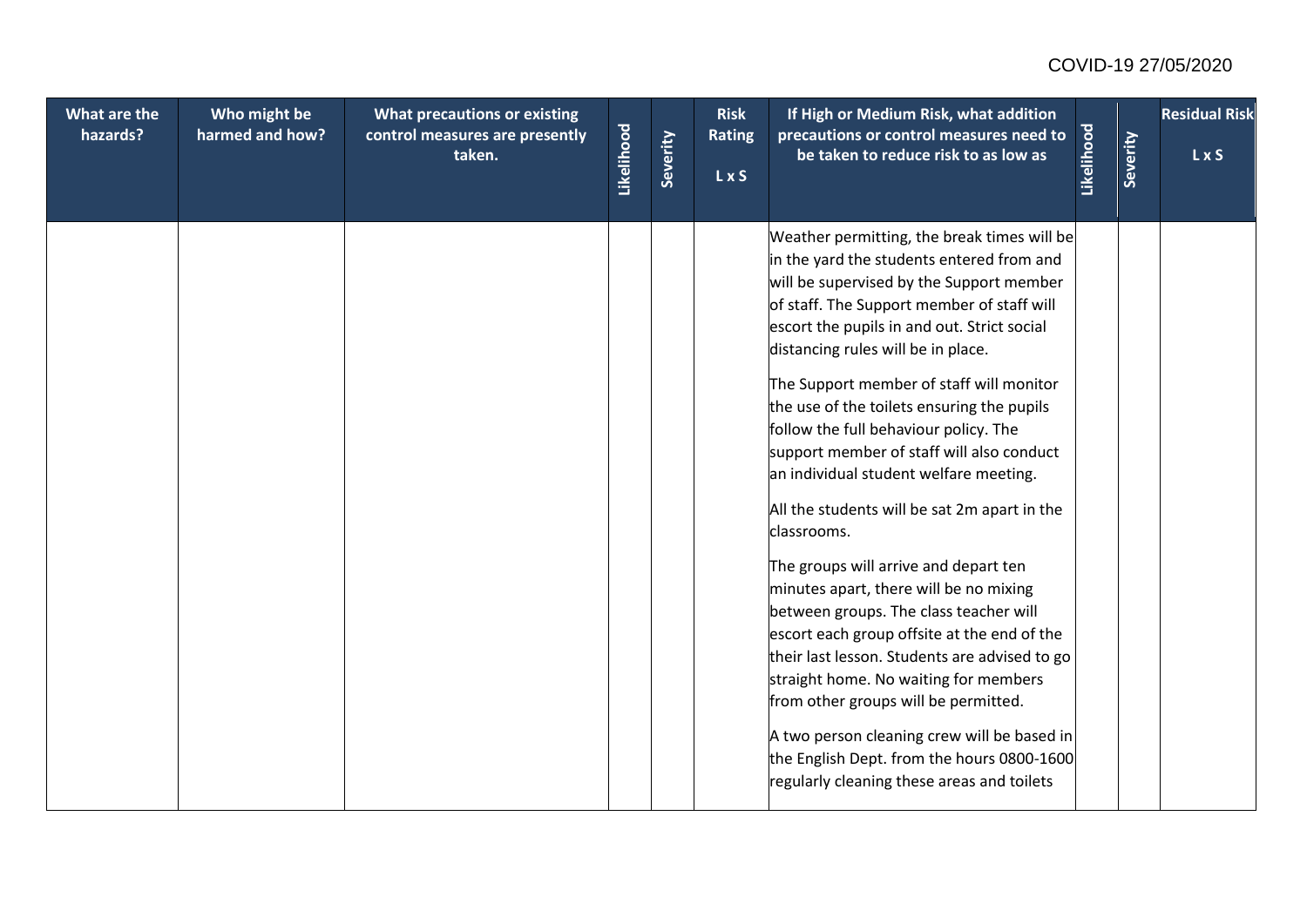| What are the<br>hazards?                                  | Who might be<br>harmed and how?                                                                           | What precautions or existing<br>control measures are presently<br>taken.                                                                                                                              | Likelihood   | Severity | <b>Risk</b><br><b>Rating</b><br>L x S | If High or Medium Risk, what addition<br>precautions or control measures need to<br>be taken to reduce risk to as low as                                                                                                                                                                                                                                                                                                                                                                                                                                                                                                                                 | Likelihood | Severity | <b>Residual Risk</b><br>LxS |
|-----------------------------------------------------------|-----------------------------------------------------------------------------------------------------------|-------------------------------------------------------------------------------------------------------------------------------------------------------------------------------------------------------|--------------|----------|---------------------------------------|----------------------------------------------------------------------------------------------------------------------------------------------------------------------------------------------------------------------------------------------------------------------------------------------------------------------------------------------------------------------------------------------------------------------------------------------------------------------------------------------------------------------------------------------------------------------------------------------------------------------------------------------------------|------------|----------|-----------------------------|
|                                                           |                                                                                                           |                                                                                                                                                                                                       |              |          |                                       | On an evening between the hours 1500-<br>1900, a 6 person cleaning crew will deep<br>clean all the areas used in the Academy on<br>that day<br>Should the need for restrictive intervention<br>arise, as outlined in the Academy's<br>Behaviour Policy, the SLT in charge of the<br>Academy will make the decision whether or<br>not to use restraint. The preferred course<br>of action will be one of an 'open door<br>allowing student to leave'. Should restraint<br>be the only option to secure health and<br>safety, the SLT in charge will take the<br>lead. PPE will be on hand and staff will be<br>advised to wash hands and face thoroughly. |            |          |                             |
| Cross-<br>contamination<br>of resources, and<br>equipment | Employees,<br>children/learners,<br>contractors, visitors,<br>members of the<br>public, family<br>members | Remove soft furnishing or items<br>difficult to clean from class rooms /<br>learning areas.<br>Each child / learner to have their<br>own resources and equipment e.g.<br>pencil, pen, ruler, workbook | $\mathbf{1}$ | 5        | 5                                     | No non-essential sharing of resources<br>allowed all staff/students to have their own<br>where applicable<br>Where there is no option resources to be<br>sanitized before being used                                                                                                                                                                                                                                                                                                                                                                                                                                                                     |            | l5       | 5                           |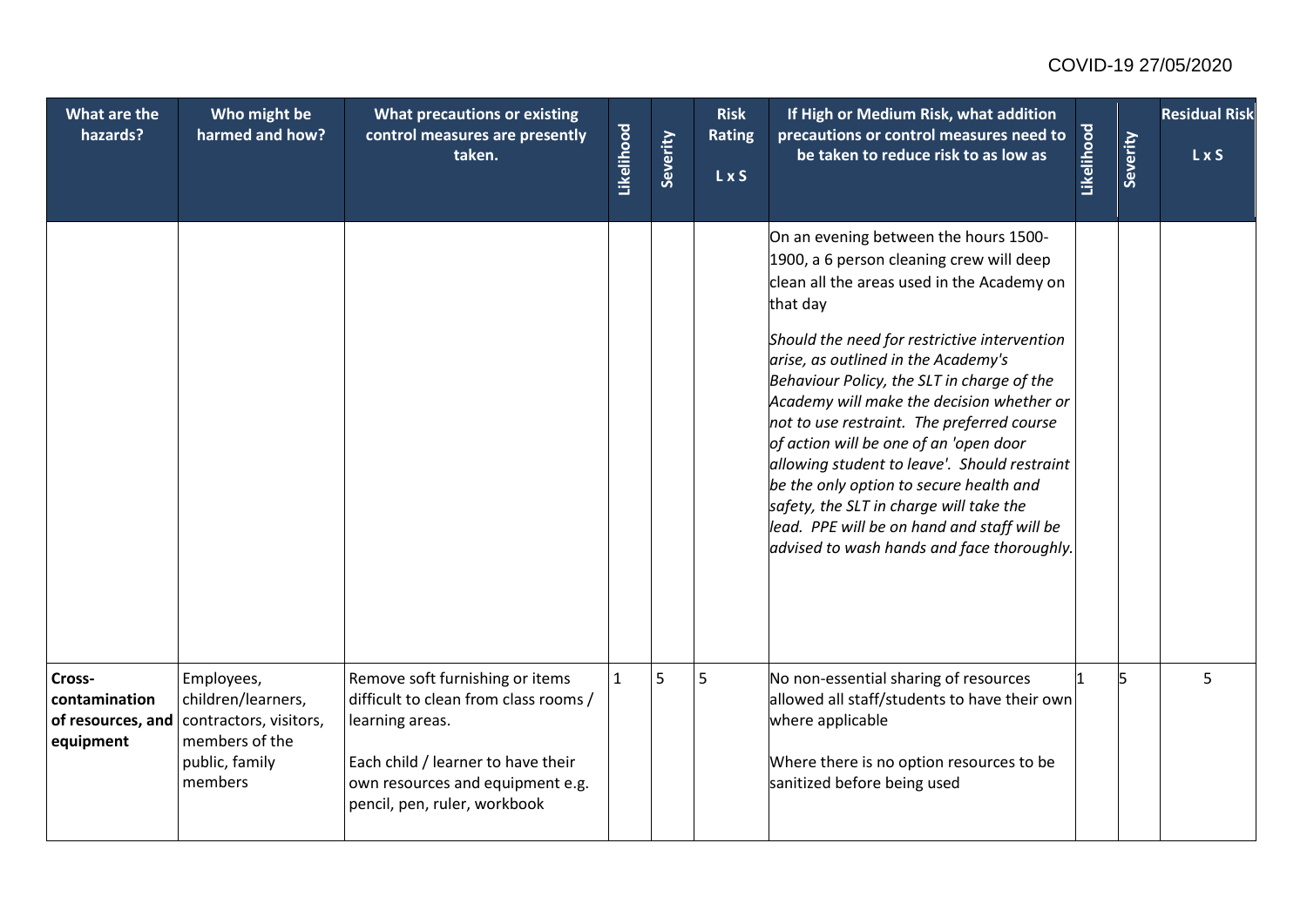| What are the<br>hazards? | Who might be<br>harmed and how? | What precautions or existing<br>control measures are presently<br>taken.                                                                                                                                                                                                                                                                                                                                                                                                                                                                                                                                                                                                                                    | Likelihood | Severity | <b>Risk</b><br><b>Rating</b><br><b>LxS</b> | If High or Medium Risk, what addition<br>precautions or control measures need to<br>be taken to reduce risk to as low as                                          | Likelihood | Severity | <b>Residual Risk</b><br>LxS |
|--------------------------|---------------------------------|-------------------------------------------------------------------------------------------------------------------------------------------------------------------------------------------------------------------------------------------------------------------------------------------------------------------------------------------------------------------------------------------------------------------------------------------------------------------------------------------------------------------------------------------------------------------------------------------------------------------------------------------------------------------------------------------------------------|------------|----------|--------------------------------------------|-------------------------------------------------------------------------------------------------------------------------------------------------------------------|------------|----------|-----------------------------|
|                          | Contracting<br>Coronavirus      | Reduce or avoid where possible use<br>of shared; any shared resources<br>must be cleaned and disinfected<br>more frequently.<br>Shared practical equipment must be<br>cleaned thoroughly between uses<br>form different groups.<br>Take home resources to be limited<br>as much as possible - any items<br>returned to schools such as learning<br>packs should be lefts in a secure<br>area for 72 hours before being<br>handled by school staff.<br>No unnecessary items to be brought<br>into schools from home e.g. book<br>bags, etc.<br>Water bottles must not be shared -<br>each child to have their own<br>personal bottle.<br>Teacher to maintain good personal<br>hygiene practices when marking |            |          |                                            | Printers (Reception, English base, D07) to<br>be cleaned before and after each use<br>No shared water bottles If required, kitchen<br>has stock of drinking water |            |          |                             |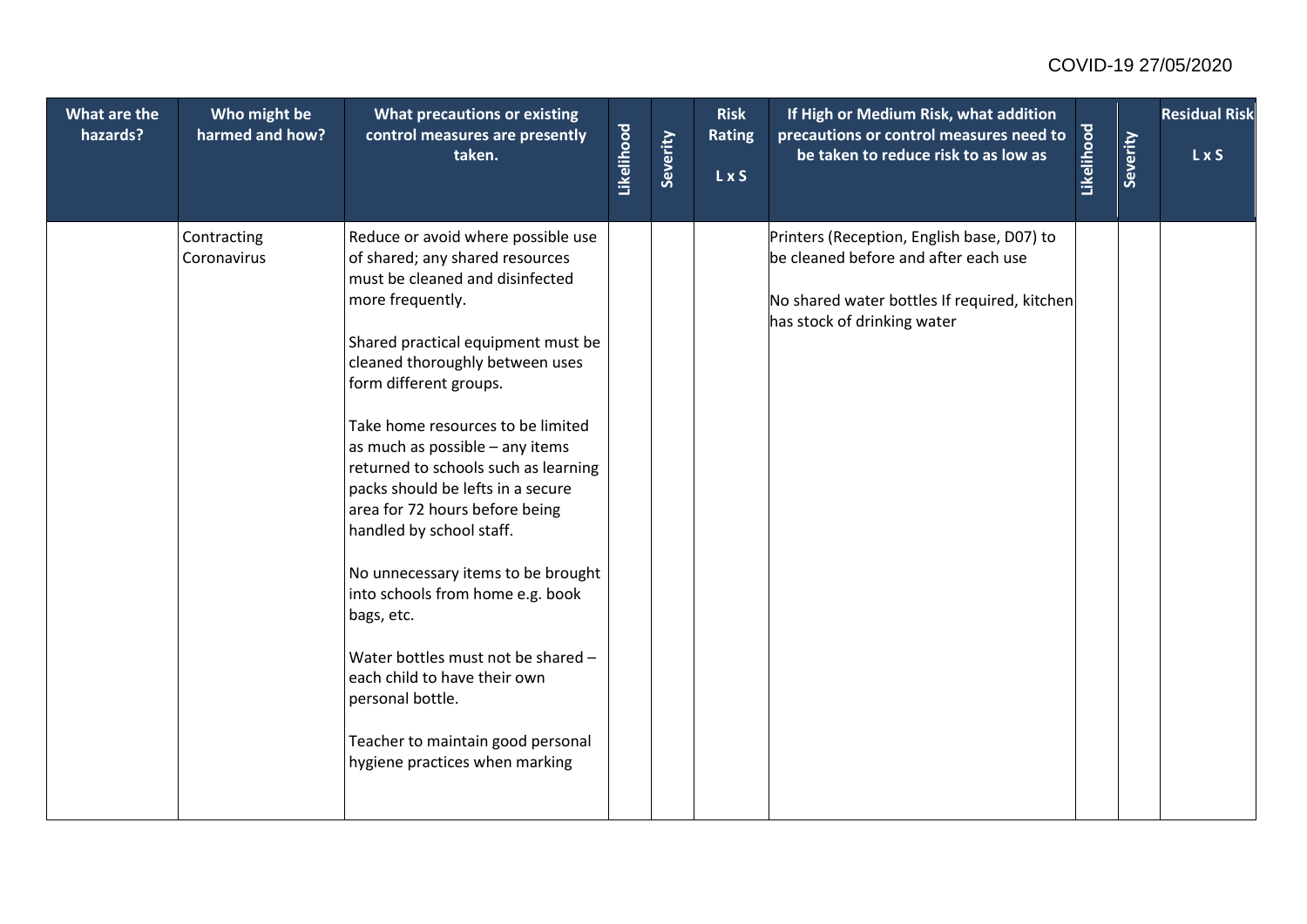| What are the<br>hazards?                                       | Who might be<br>harmed and how?                                                                                                         | What precautions or existing<br>control measures are presently<br>taken. | Likelihood | Severity | <b>Risk</b><br><b>Rating</b><br>L x S | If High or Medium Risk, what addition<br>precautions or control measures need to<br>be taken to reduce risk to as low as                                                                                                                                                                                                                                                                                                                                                                                                                                                                                                                                                                                                                                                                                                 | Likelihood | Severity | <b>Residual Risk</b><br>LxS |
|----------------------------------------------------------------|-----------------------------------------------------------------------------------------------------------------------------------------|--------------------------------------------------------------------------|------------|----------|---------------------------------------|--------------------------------------------------------------------------------------------------------------------------------------------------------------------------------------------------------------------------------------------------------------------------------------------------------------------------------------------------------------------------------------------------------------------------------------------------------------------------------------------------------------------------------------------------------------------------------------------------------------------------------------------------------------------------------------------------------------------------------------------------------------------------------------------------------------------------|------------|----------|-----------------------------|
| <b>Transport to</b><br>educational or<br>childcare<br>settings | Employees,<br>children/learners,<br>contractors, visitors,<br>members of the<br>public, family<br>members<br>Contracting<br>Coronavirus | Reduce unnecessary travel on buses, 1<br>coaches and public transport    |            | 5        | 5                                     | Recommended Regularly cleaning<br>frequently touched surfaces such as<br>dashboard, steering wheel, handles and<br>any areas of the vehicle that have had<br>contact with people's hands.<br>Staff should wear disposable gloves for<br>refueling activities and ensure 2m<br>separation.<br>Wherever possible staff should avoid/limit<br>the use of public transport; this includes for<br>business use as well as travelling to and<br>from work. Current guidance by the<br>Government is that if you need to use<br>public transport, that you use some type of<br>face covering.<br>Minibus' will not be operational in this time<br>frame<br>Students vehicles not allowed through<br>gates signage in place to enforce that<br>Pupils and staff to be encouraged to wear<br>face masks when not travelling alone |            |          | 1                           |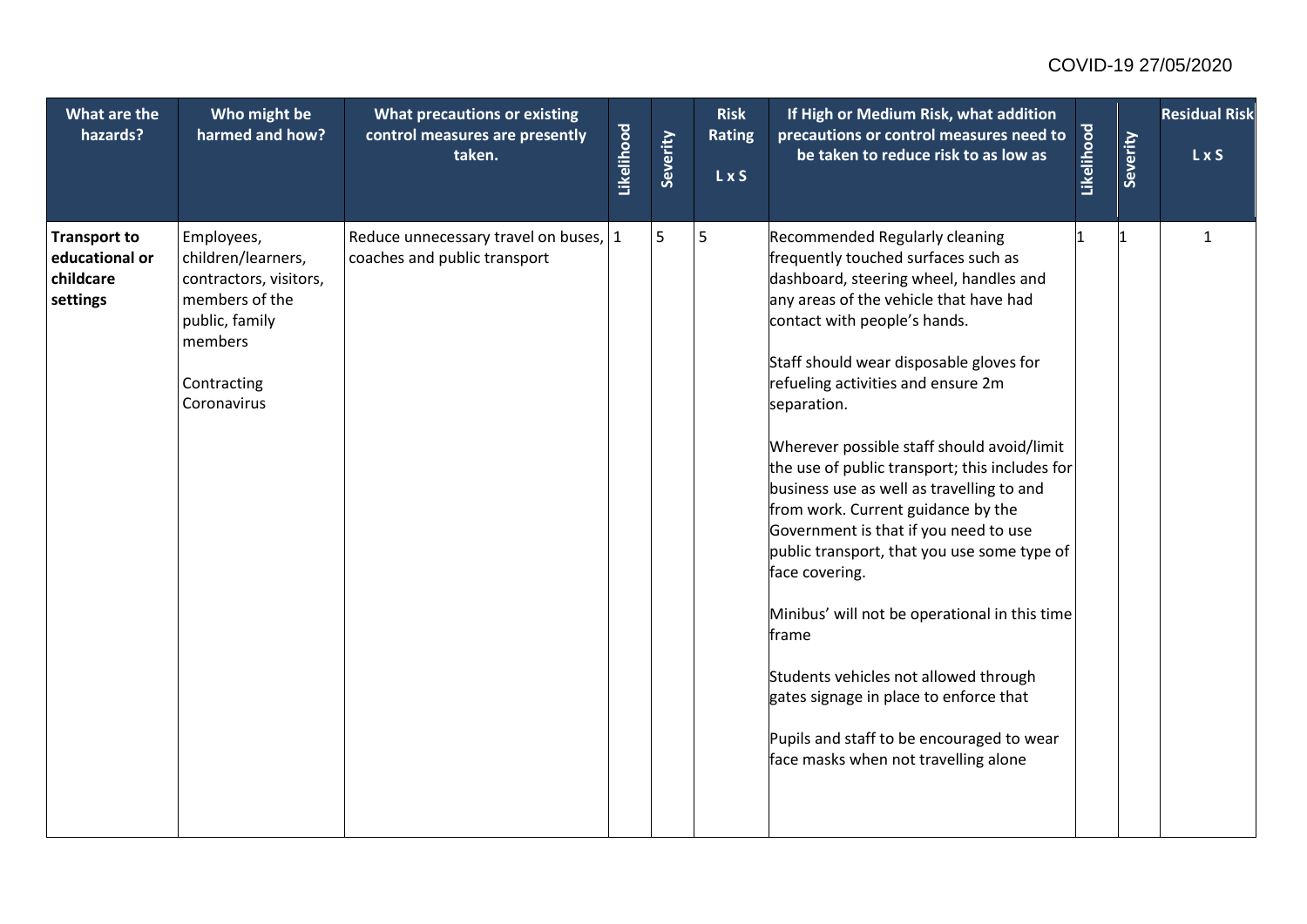| What are the<br>hazards?                           | Who might be<br>harmed and how?                                                                                                         | <b>What precautions or existing</b><br>control measures are presently<br>taken.                                                                                                                                                                                                                                                                          | Likelihood   | Severity | <b>Risk</b><br><b>Rating</b><br>L x S | If High or Medium Risk, what addition<br>precautions or control measures need to<br>be taken to reduce risk to as low as                                                                                                                                                                                                                                                | Likelihood | Severity | <b>Residual Risk</b><br>$L \times S$ |
|----------------------------------------------------|-----------------------------------------------------------------------------------------------------------------------------------------|----------------------------------------------------------------------------------------------------------------------------------------------------------------------------------------------------------------------------------------------------------------------------------------------------------------------------------------------------------|--------------|----------|---------------------------------------|-------------------------------------------------------------------------------------------------------------------------------------------------------------------------------------------------------------------------------------------------------------------------------------------------------------------------------------------------------------------------|------------|----------|--------------------------------------|
| Contamination<br>of outdoor<br>sports<br>equipment | Employees,<br>children/learners,<br>contractors, visitors,<br>members of the<br>public, family<br>members<br>Contracting<br>Coronavirus | Outdoor sports equipment should<br>not be used unless the setting can<br>ensure it is cleaned thoroughly<br>between uses of different groups.<br>Multiple groups must not use<br>outdoor sports equipment<br>simultaneously.                                                                                                                             | $\mathbf{1}$ | 5        | 5                                     | No outdoor sports equipment to be used in $ 1 $<br>this time frame                                                                                                                                                                                                                                                                                                      |            |          | $\mathbf{1}$                         |
| Lack of<br>communication                           | Employees,<br>children/learners,<br>contractors, visitors,<br>members of the<br>public, family<br>members<br>Contracting<br>Coronavirus | Talk to staff about plans (transport,<br>drop off and collection times, lunch,<br>safety measures, training needs.<br>Communicate all plans to all parents<br>and young people (transport, drop<br>off and collection times, lunch<br>arrangements, etc),<br>Communicate with visitors and<br>contractors ahead of opening -<br>signage to be displayed. | $\mathbf{1}$ | 5        | 5                                     | Staff instruction and job roles sheets to be<br>made available by JBr<br>All roles consulted on changes<br>Regular updates from Principal via Email<br>Essential contractors to be consulted by<br>GBa before entering facility to ensure<br>limited contact and social distancing is<br>adhered to<br>Any works in key areas to be done out of<br>hours where feasible |            | 5        | 5                                    |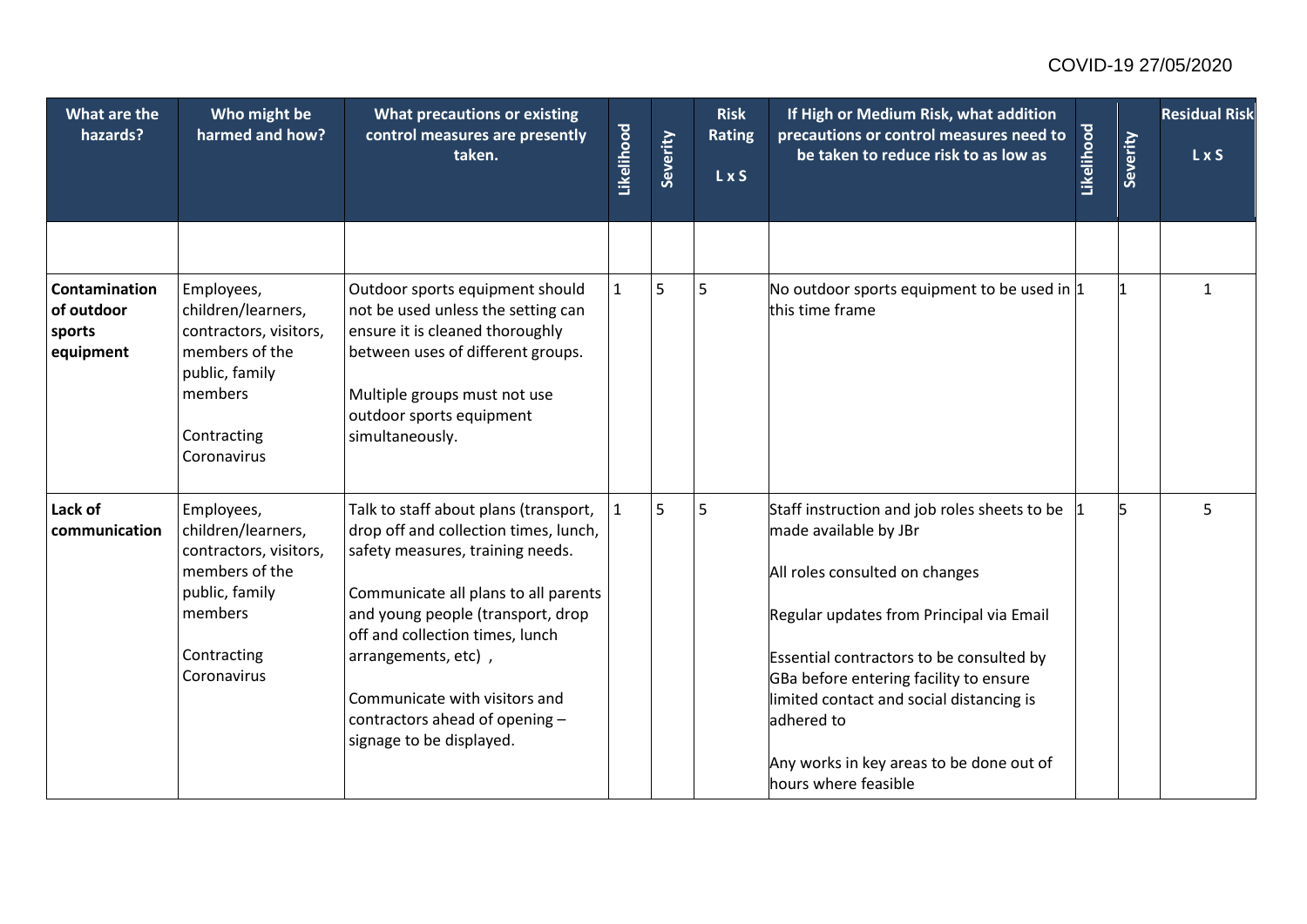| What are the<br>hazards?                       | Who might be<br>harmed and how?                                                    | <b>What precautions or existing</b><br>control measures are presently<br>taken.                                                                                                                                                                                                                                                 | Likelihood   | Severity | <b>Risk</b><br><b>Rating</b><br>L x S | If High or Medium Risk, what addition<br>precautions or control measures need to<br>be taken to reduce risk to as low as | Likelihood | Severity | <b>Residual Risk</b><br>LxS |
|------------------------------------------------|------------------------------------------------------------------------------------|---------------------------------------------------------------------------------------------------------------------------------------------------------------------------------------------------------------------------------------------------------------------------------------------------------------------------------|--------------|----------|---------------------------------------|--------------------------------------------------------------------------------------------------------------------------|------------|----------|-----------------------------|
|                                                |                                                                                    | Discuss cleaning regimes with<br>cleaning team and contractors in<br>preparation for opening.                                                                                                                                                                                                                                   |              |          |                                       |                                                                                                                          |            |          |                             |
| <b>Medication not</b><br>being<br>administered | Students staff III<br>of lack of vital<br>medication                               | Medical staff in building to<br>health/death because assist/administer medication on<br>rota<br>Medication based at student<br>services in lockable cupboard and<br>fridge<br>Only trained staff to administer<br>medication<br>All PPE available and to be used<br>when administering Medication in<br><b>Student Services</b> | $\mathbf{1}$ | 5        | 5                                     |                                                                                                                          |            |          |                             |
| <b>First Aid</b>                               | Students/staff due to<br>no trained staff to<br>administer first aid<br><b>CPR</b> | Any staff or student who<br>experiences or is showing signs of<br>COVID-19 symptoms should not<br>attend the Academy. Testing is<br>available for all staff and families<br>and should be sought as soon as<br>symptoms present themselves                                                                                      | $\mathbf{1}$ | 5        | 5                                     |                                                                                                                          |            |          |                             |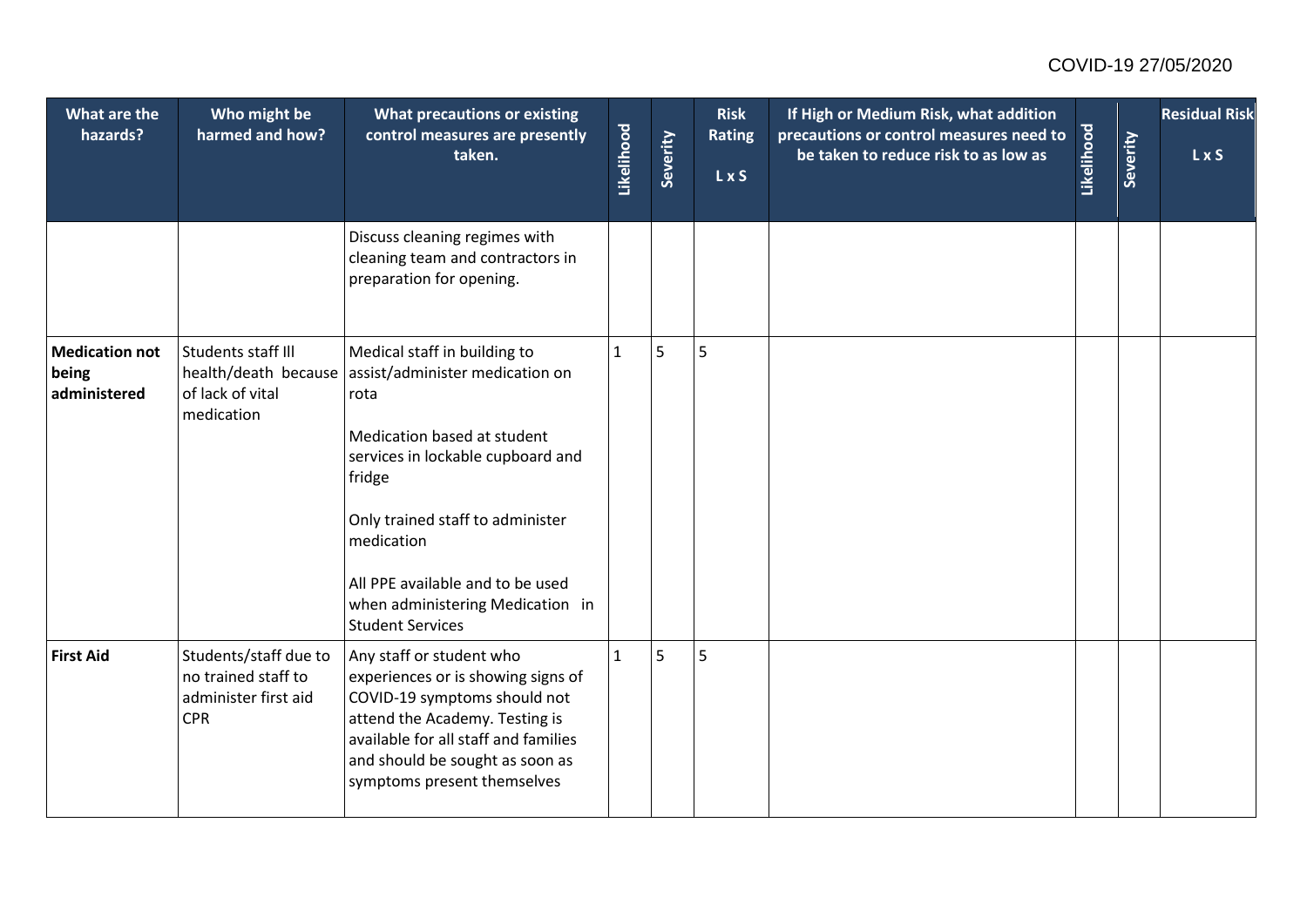| What are the<br>hazards? | Who might be<br>harmed and how? | What precautions or existing<br>control measures are presently<br>taken.                                                                                                                                        | Likelihood | Severity | <b>Risk</b><br><b>Rating</b><br>L x S | If High or Medium Risk, what addition<br>precautions or control measures need to<br>be taken to reduce risk to as low as | Likelihood | Severity | <b>Residual Risk</b><br>LxS |
|--------------------------|---------------------------------|-----------------------------------------------------------------------------------------------------------------------------------------------------------------------------------------------------------------|------------|----------|---------------------------------------|--------------------------------------------------------------------------------------------------------------------------|------------|----------|-----------------------------|
|                          |                                 | If a student develops symptoms of<br>COVID-19 they are to be isolated<br>immediately at the seating area in<br>reception First aider will be called to<br>establish if emergency assistance is<br>to requested. |            |          |                                       |                                                                                                                          |            |          |                             |
|                          |                                 | Students and teacher who pupil has<br>been in close contact with to be<br>isolated in their assigned room.                                                                                                      |            |          |                                       |                                                                                                                          |            |          |                             |
|                          |                                 | Isolated students parent/guardian<br>to be called and student to be<br>removed and to self-isolate for 2<br>weeks or be tested                                                                                  |            |          |                                       |                                                                                                                          |            |          |                             |
|                          |                                 | Staff and students who have been in<br>close contact then to be sent home<br>to self-isolate or organise testing.                                                                                               |            |          |                                       |                                                                                                                          |            |          |                             |
|                          |                                 | Rooms and areas to be deep<br>cleaned as soon as is reasonably<br>possible (school closure to be<br>decided by leadership) after<br>cleaning, fogging to be carried out in<br>room.                             |            |          |                                       |                                                                                                                          |            |          |                             |